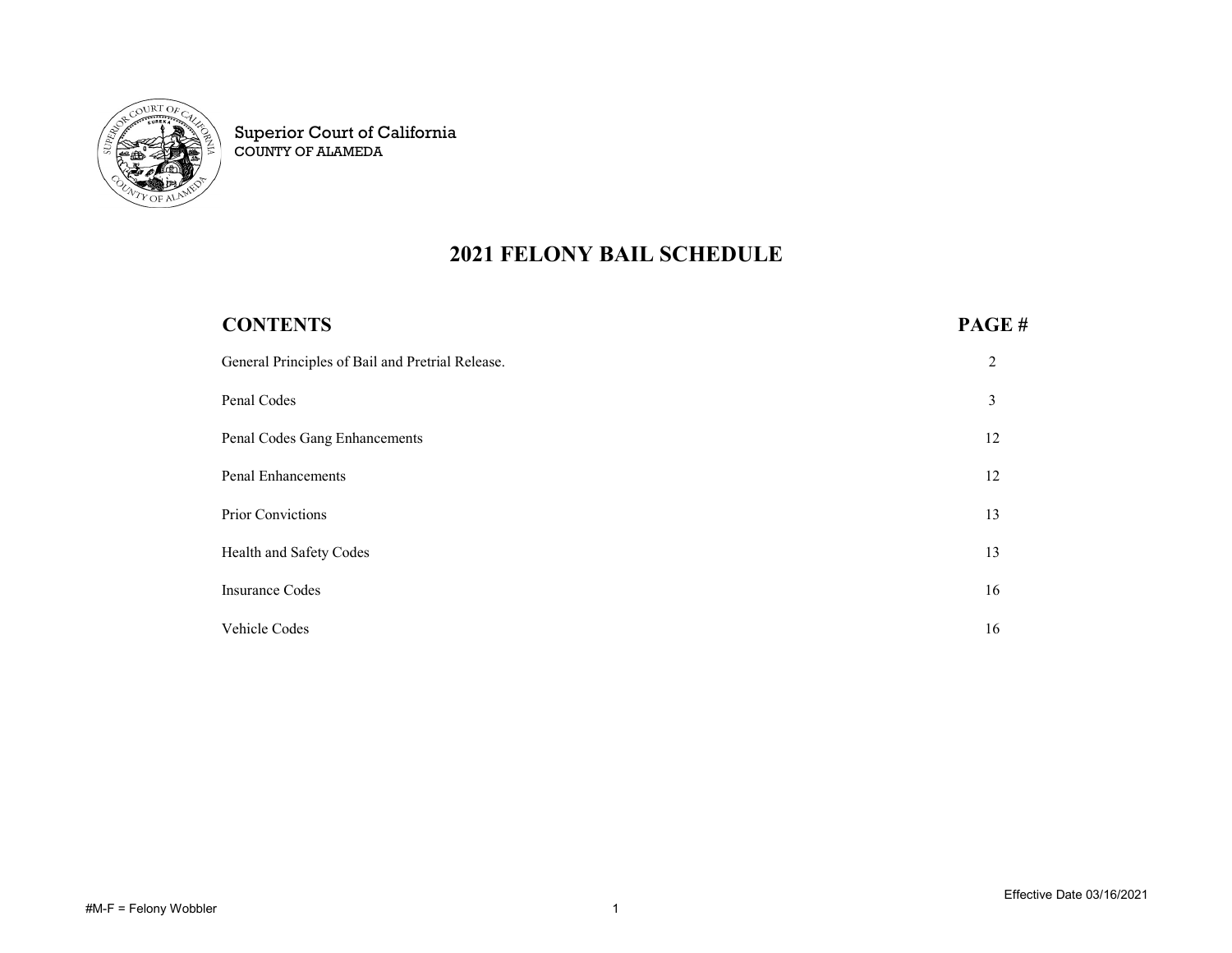## General Principles of Bail and Pretrial Release.

1. The purpose of this bail schedule is to fix an amount upon which a person who is arrested without a warrant may be released from custody prior to appearance in court. Penal Code Section 1269b requires the Superior Court Judges of every county to prepare, adopt and annually revise a uniform schedule of bail for all felony and misdemeanor offenses. Section 1269b instructs the judges to consider the seriousness of the offense in adopting the bail schedule. An individual arrested and booked into Santa Rita Jail may be released on his or her own recognizance (O.R.) prior to appearing in court in one of two ways: the deputies at the jail may release certain eligible individuals on their promise to appear on a future court date or a judicial officer may release an individual pursuant to the pre-trial release program administered by the Alameda County Probation Department. Penal Code Section 1270.1 requires a court hearing before anyone arrested for certain offenses can be released on (a) his or her own recognizance, or (b) on bail in an amount that varies from the established county bail schedule. Individuals arrested for the following charges are ineligible for precourt appearance release:

- A "serious felony" as defined in Penal Code section 1192.7(c).
- $\bullet$  A "violent felony" as defined in Penal Code section 667.5(c), except for a residential burglary under Penal Code section 460(a).
- Penal Code section 136.1(c) (preventing or dissuading testimony), if a felony.
- Penal Code section  $243(e)(1)$  (dating-partner battery), if a misdemeanor or felony.
- Penal Code section 262 (spousal rape), if a misdemeanor or felony.
- Penal Code section 273.5 (spousal battery) if a misdemeanor or felony.
- Penal Code section 273.6 (violation of a domestic violence protective order) a misdemeanor.
- Penal Code section 422 (terrorist threats), if a felony.
- Penal Code section 646.9 (stalking) if a misdemeanor or felony.

2. After a defendant's first appearance in court, the amount of bail or whether to release someone on their own recognizance will lie within the sound discretion of the court. If the court does set bail it may be greater or less than the amount set forth in this bail schedule subject to the provisions of Penal Code Section 1275. In setting bail the judge is required under Section 1275 to consider the protection of the public, the seriousness of the offense charged, the previous criminal history of the defendant and the probability of his or her appearing at a future court hearing. Public safety is the primary consideration in setting bail.

3. Persons not entitled to be released on bail are those charged with the following crimes: capital offenses (such as murder with special circumstances) and certain violent felony offenses "when the facts are evident or the presumption great" and the court finds by clear and convincing evidence that there is a substantial likelihood the person's release would result in either great bodily harm to others or the person has made a threat to do great bodily harm to another and there is a substantial likelihood that the person would carry out the threat if released. Individuals who are on felony probation and are charged with violating their probation are not normally eligible for release on bail.

4. Where a judicial officer sets bail, and multiple offenses are charged, bail shall not be "stacked" if the provisions of 654(a) would prohibit multiple punishments for those offenses.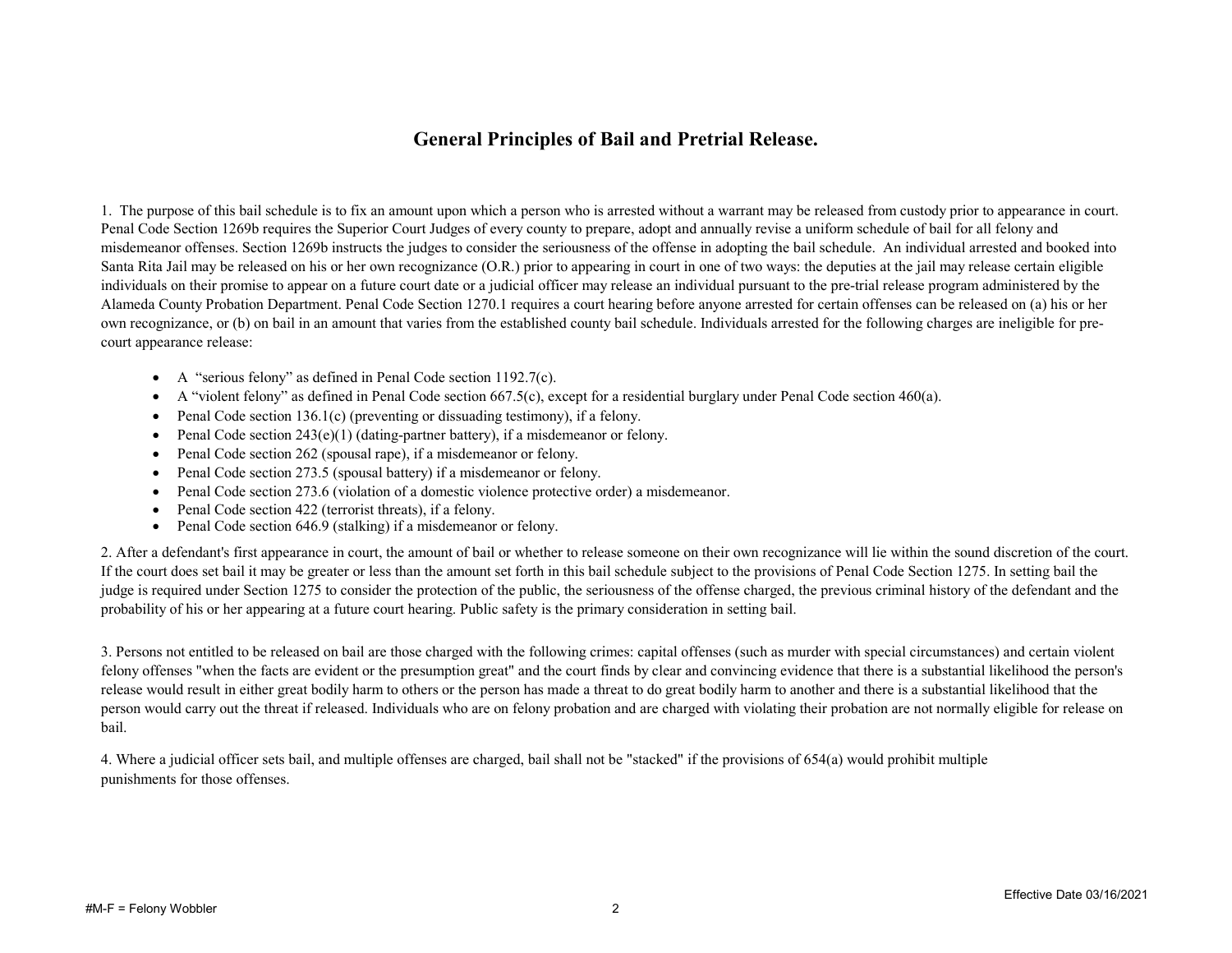## 2021 FELONY BAIL SCHEDULE

## Note: For any offense not listed,  $bail = sentence$  (midterm) x 5K (minimum 10K) Penal Code 664: Attempts Not Listed = One-half the scheduled bail of the completed offense subject to the 10K minimum

| <b>OFFENSE</b>  | <b>DESCRIPTION</b>                                                                                 | TYPE #                    | <b>BAIL</b>                                                     | <b>SENTENCE</b>           |
|-----------------|----------------------------------------------------------------------------------------------------|---------------------------|-----------------------------------------------------------------|---------------------------|
|                 | <b>PENAL CODE</b>                                                                                  |                           |                                                                 |                           |
| 32              | Accessory - After the fact to a felony                                                             | $\mathbf F$               | Same as<br>underlying<br>crime unless<br>life top then<br>100k. | $16 - 2 - 3$              |
| $37*$           | Treason                                                                                            | F                         | No bail                                                         | Death/life without parole |
| 67              | Bribery of Executive Officer                                                                       | ${\bf F}$                 | 25K                                                             | $2 - 3 - 4$               |
| 67.5            | Bribery of Public Officer or Employee (If theft of thing given or offered<br>would be grand theft) | # $M-F$                   | 20K                                                             | $16 - 2 - 3$              |
| 68              | <b>Taking Bribe</b>                                                                                | F                         | 25K                                                             | $2 - 3 - 4$               |
| 69              | Resisting Arrest/Threatening Officer                                                               | ${\bf F}$                 | 25K                                                             | $16 - 2 - 3$              |
| 76              | Threats to the Life of an Official or Judge                                                        | ${\bf F}$                 | 50K                                                             | $16 - 2 - 3$              |
| 85              | Bribery of Government Official                                                                     | $\boldsymbol{\mathrm{F}}$ | 50K                                                             | $2 - 3 - 4$               |
| 92              | Bribing Judge or Juror                                                                             | $\boldsymbol{\mathrm{F}}$ | 50K                                                             | $2 - 3 - 4$               |
| 93              | Accepting Bribe by Judge or Juror                                                                  | ${\bf F}$                 | 50K                                                             | $2 - 3 - 4$               |
| 115             | Offering Forged/False Documents for Filing                                                         | $\mathbf F$               | 35K                                                             | $16 - 2 - 3$              |
| 118(126)        | Perjury                                                                                            | ${\bf F}$                 | 25K                                                             | $2 - 3 - 4$               |
| 127             | Subornation of Perjury                                                                             | ${\bf F}$                 | 25K                                                             | $2 - 3 - 4$               |
| $128*$          | Perjury-Capital Case                                                                               | ${\bf F}$                 | No bail                                                         | Death/life without parole |
| $136.1(c)$ *    | Preventing or dissuading a victim or witness from testifying                                       | $\overline{F}$            | 50K                                                             | $2 - 3 - 4$               |
| 137(b)          | Inducing false testimony                                                                           | $\mathbf{F}$              | 50K                                                             | $2 - 3 - 4$               |
| 139             | Threats of force or violence against witness or victim                                             | # $M-F$                   | 50K                                                             | $2 - 3 - 4$               |
| 140             | Threats of force or violence because of assistance to prosecution                                  | $#M-F$                    | 50K                                                             | $2 - 3 - 4$               |
| $148(c)$ or (d) | Resisting Officer by removing or attempting to remove firearm                                      | $\overline{F}$            | 25K                                                             | $16 - 2 - 3$              |
| 148.10(a)       | Resisting officer & causing death or serious BI                                                    | # $M-F$                   | 75K                                                             | $2 - 3 - 4$               |
| 149             | Assault by Officer Under Color of Authority                                                        | $\boldsymbol{\mathrm{F}}$ | 35K                                                             | $16 - 2 - 3$              |
| 165             | Bribery of Councilman, Supervisor, etc.                                                            | $\boldsymbol{F}$          | 25K                                                             | $2 - 3 - 4$               |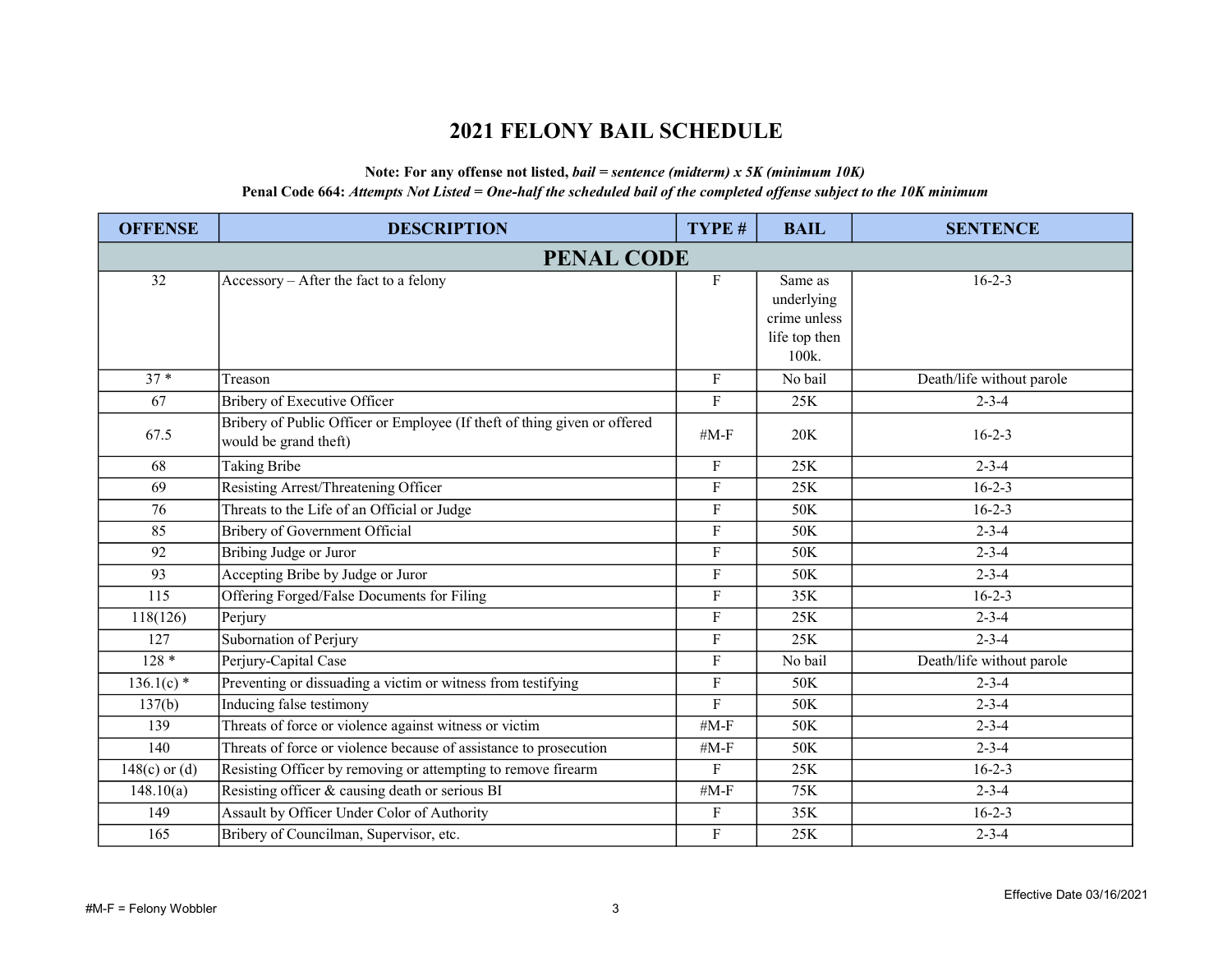| <b>OFFENSE</b>      | <b>DESCRIPTION</b>                                                              | TYPE #                    | <b>BAIL</b>                    | <b>SENTENCE</b>                          |
|---------------------|---------------------------------------------------------------------------------|---------------------------|--------------------------------|------------------------------------------|
| 182                 | Conspiracy                                                                      | $\mathbf{F}$              | Same as target<br>felony       | Same as target felony                    |
| 182(a)(6)           | Conspiracy to commit any crime against President, Vice President, and<br>others | $\mathbf F$               | 100K                           | $5 - 7 - 9$                              |
| 186.11(a)(1)        | Aggravated White Collar Crime enhancement                                       | $\mathbf F$               | 100K                           | 235                                      |
| 186.22(a)           | Participation in a street gang                                                  | # $M-F$                   | 25K                            | $1 - 2 - 3$                              |
| 186.22 $(b)(4)$     | Criminal Street Gang Activity                                                   | $\boldsymbol{\mathrm{F}}$ | No bail until<br>set by court. |                                          |
| 186.26(a)           | Solicitation or recruiting into a street gang                                   | ${\bf F}$                 | 25K                            | $16 - 2 - 3$                             |
| 186.26 <sup>©</sup> | Solicitation or recruiting into a street gang with use of force                 | $\mathbf{F}$              | 50K                            | 345                                      |
| 186.28              | Transferring control of firearm to gang member                                  | $#M-F$                    | 50K                            | $16 - 2 - 3$                             |
| $187 *$             | Murder with special circumstances                                               | $\mathbf F$               | No Bail                        | Death, life without parole               |
| $187 *$             | Murder, First or Second Degree                                                  | $\mathbf{F}$              | No bail until<br>set by court. | 15-25 to life                            |
| $187/664*$          | Attempted Murder                                                                | $\mathbf F$               | No bail until<br>set by court. | Life with possibility of parole or 5-7-9 |
| 190(c)              | Second Degree Murder of a Peace Officer                                         | $\boldsymbol{\mathrm{F}}$ | No Bail                        | Life w/o possibility of parole.          |
| 191.5               | Gross Vehicular Manslaughter with gross negligence                              | $\mathbf{F}$              | 200K                           | $4 - 6 - 10$                             |
| 191.5               | Vehicular Manslaughter while intoxicated w/o gross negligence                   | $\mathbf F$               | \$50,000                       | $16 - 2 - 4$                             |
| $192(a)$ *          | Manslaughter                                                                    | $\rm F$                   | 200K                           | $3 - 6 - 11$                             |
| 192(b)              | <b>Involuntary Manslaughter</b>                                                 | ${\bf F}$                 | 30K                            | $2 - 3 - 4$                              |
| 192(c)(1)           | Vehicular Manslaughter with gross negligence                                    | # $M-F$                   | 75K                            | $2 - 4 - 6$                              |
| 192(c)(3)           | Vehicular Manslaughter knowingly caused for financial gain                      | $\mathbf{F}$              | 200K                           | $4 - 6 - 10$                             |
| $203 *$             | Mayhem                                                                          | $\mathbf F$               | 100K                           | $2 - 4 - 8$                              |
| $205 *$             | <b>Aggravated Mayhem</b>                                                        | $\mathbf F$               | No bail until<br>set by court. | Life                                     |
| $206 *$             | Torture                                                                         | $\mathbf F$               | No bail until<br>set by court. | Life                                     |
| $207(a)$ *          | Kidnapping                                                                      | $\mathbf{F}$              | 100K                           | $3 - 5 - 8$                              |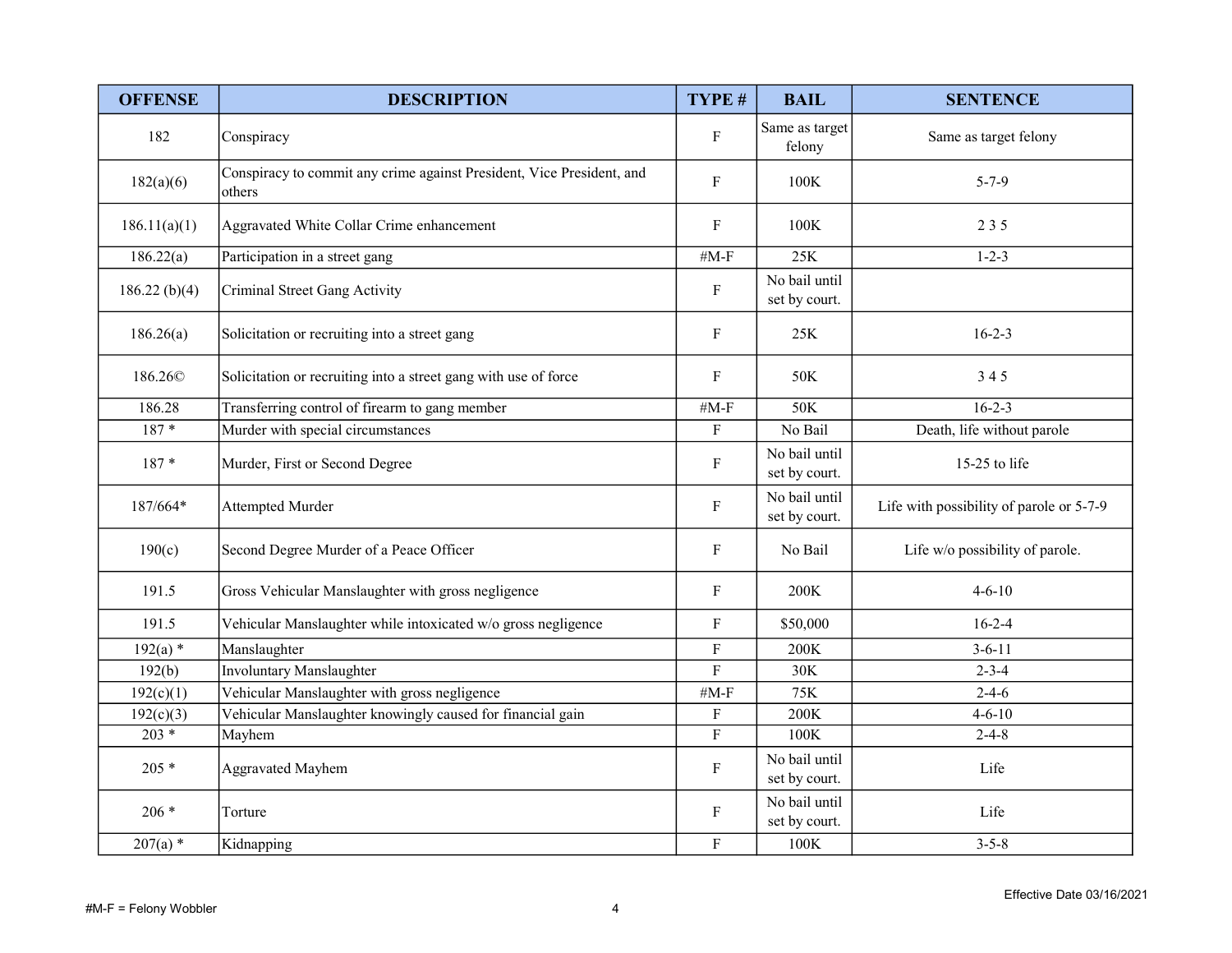| <b>OFFENSE</b>     | <b>DESCRIPTION</b>                                                                                                        | TYPE #                    | <b>BAIL</b>                    | <b>SENTENCE</b>                             |
|--------------------|---------------------------------------------------------------------------------------------------------------------------|---------------------------|--------------------------------|---------------------------------------------|
| $207(b)$ *         | Kidnapping child under 14 for the purpose of a lewd act                                                                   | F                         | 500K                           | $5 - 8 - 11$                                |
| $209 *$            | Kidnap for ransom, robbery or sex offense                                                                                 | $\mathbf F$               | No bail until<br>set by court. | Life/life without parole                    |
| $209.5*$           | Kidnap during commission of a carjacking                                                                                  | $\mathbf{F}$              | No bail until<br>set by court. | Life                                        |
| $211*$             | Robbery (second)                                                                                                          | F                         | 50K                            | $2 - 3 - 5$                                 |
|                    | Personal use of a firearm (PC 12022.53(b))                                                                                |                           | Add 100K                       | 10 years                                    |
|                    | Discharge of a firearm (PC 12022.53C)                                                                                     |                           | Add 200K                       | 20 years                                    |
|                    | Personal use of a firearm GBI (PC 12022.53(d))                                                                            |                           | Add 500K                       | 25 to life                                  |
|                    | Infliction of great bodily injury (PC 12022.7)                                                                            |                           | Add 50K                        | 3 years                                     |
|                    | Use of a deadly weapon (PC $12022(b)(1)$ )                                                                                |                           | Add 50K                        | 1 year                                      |
|                    | Armed with firearm in commission of crime (PC $12022(a)(1)$ )                                                             |                           | Add 25K                        | 1year                                       |
| $211 * (212.5)(a)$ | Robbery (first)                                                                                                           | $\boldsymbol{\mathrm{F}}$ | 100K                           | $3-4-6$                                     |
| $213(b)$ *         | Attempted Robbery                                                                                                         | $\boldsymbol{\mathrm{F}}$ | 25K                            | $16 - 2 - 3$                                |
| $215*$             | Carjacking                                                                                                                | $\overline{F}$            | 100K                           | $3 - 5 - 9$                                 |
| 217.1(a)           | <b>Assault on Government Officer</b>                                                                                      | # $M-F$                   | 100K                           | $16 - 2 - 3$                                |
| $217.1(b)$ *       | Attempted murder of Government Officer                                                                                    | $\mathbf F$               | No bail until<br>set by court. | 15-life                                     |
| $218*$             | Derailing or wrecking a train                                                                                             | $\mathbf F$               | No bail until<br>set by court. | Life without parole                         |
| $219*$             | Train wreck with death                                                                                                    | $\boldsymbol{\mathrm{F}}$ | No bail until<br>set by court. | Death or life without possibility of parole |
| $219.1*$           | Throwing missile at common carrier with intent to wreck and without death                                                 | $\mathbf F$               | 40K                            | $2 - 4 - 6$                                 |
| $220*$             | Assault with rape, rape in concert, sodomy, lewd and lascivious acts, oral<br>copulation, penetration with foreign object | $\boldsymbol{\mathrm{F}}$ | 100K                           | $2 - 4 - 6$                                 |
| 220(b)             | Assault with Intent of Sexual Assault during 1st Degree Burglary                                                          | $\boldsymbol{\mathrm{F}}$ | No bail until<br>set by court. | Life with possibility of parole             |
| 222                | Administering Drugs to Aid Felony                                                                                         | $\boldsymbol{\mathrm{F}}$ | 20K                            | $16 - 2 - 3$                                |
| 236                | False imprisonment                                                                                                        | # $M-F$                   | 20K                            | $16 - 2 - 3$                                |
| 236.1(a)           | Human Trafficking                                                                                                         | $\mathbf F$               | 250k                           | $5 - 8 - 12$                                |
| 236.1(b)           | Sex trafficking: deprivation or violation of personal liberty.                                                            | $\mathbf F$               | No bail until<br>set by court  | $8-14-20$                                   |
| 236.1(c)(1)        | Sex trafficking: causes, induces or persuades.                                                                            | F                         | 250k                           | $5 - 8 - 12$                                |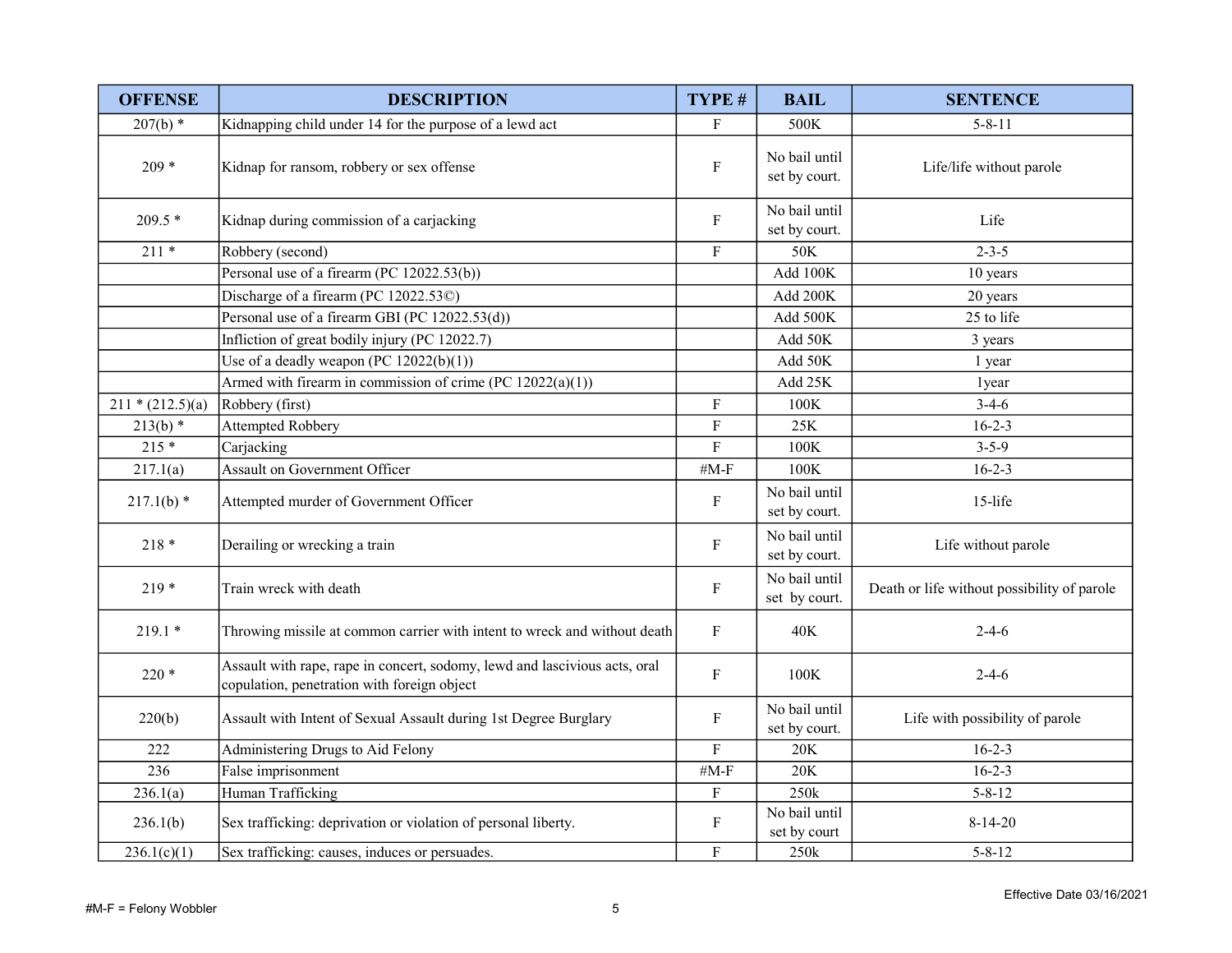| <b>OFFENSE</b>  | <b>DESCRIPTION</b>                                                          | TYPE #                  | <b>BAIL</b>    | <b>SENTENCE</b> |
|-----------------|-----------------------------------------------------------------------------|-------------------------|----------------|-----------------|
| 236.1(c)(2)     | Sex trafficking: force, violence or fear.                                   | # $M-F$                 | No bail until  | 15-life         |
| 241             | Assault - Upon Peace Officer                                                | # $M-F$                 | 25K            | $16 - 2 - 3$    |
| 243(c)          | Battery on police officer or firefighter, etc., with injury                 | # $M-F$                 | 50K            | $16 - 2 - 3$    |
| 243(d)          | Battery against anyone with serious bodily injury                           | # $M-F$                 | 50K            | $2 - 3 - 4$     |
| 243.1           | Battery on a custodial officer                                              | $\mathbf{F}$            | 25K            | $16 - 2 - 3$    |
| $243.4(a)-(d)$  | <b>Sexual Battery</b>                                                       | # $M-F$                 | 50K            | $2 - 3 - 4$     |
| 243.7           | Battery against a juror with injury                                         | $#M-F$                  | 50K            | $16 - 2 - 3$    |
| $244 *$         | Assault with caustic chemical                                               | $\boldsymbol{F}$        | 50K            | $2 - 3 - 4$     |
| 244.5(b)        | Assault with a stun gun or taser                                            | # $M-F$                 | 30K            | $16 - 2 - 3$    |
| 244.5(c)        | Assault with a stun gun or taser against police officer or firefighter      | $#M-F$                  | 50K            | $2 - 3 - 4$     |
| $245(a)(1)$ *   | Assault with a deadly weapon or force likely                                | # $M-F$                 | 30K            | $2 - 3 - 4$     |
|                 | Personal Use of a Firearm (12022.5(a))                                      |                         | Add 75K        | $3-4-10$        |
|                 | Infliction of great bodily injury (PC 12022.7)                              |                         | Add 50K        | 3 years         |
|                 | Use of a deadly weapon (PC $12022(b)(1)$ )                                  |                         | Add 50K        | 1 year          |
|                 | Armed with firearm in commission of crime (PC $12022(a)(1)$ )               |                         | Add 25K        | 1 year          |
| $245(a)(2)$ *   | Assault with a firearm                                                      | # $M-F$                 | 60K            | $2 - 3 - 4$     |
| $245(a)(3)$ *   | Assault with a machine gun                                                  | $\mathbf F$             | 100K           | $4 - 8 - 12$    |
| 245(a)(4)       | Assault by means of force likely to produce great bodily injury             | # $M-F$                 | 30K            | $2 - 3 - 4$     |
| $245(b)$ *      | Assault with a semi-automatic rifle                                         | $\mathbf F$             | 100K           | $3 - 6 - 9$     |
| $245(c)$ *      | ADW on police officer or firefighter                                        | $\mathbf F$             | 50K            | $3-4-5$         |
| $245(d)(1)$ *   | Assault on police officer or firefighter with firearm                       | $\mathbf F$             | 100K           | $4 - 6 - 8$     |
| $245(d)(2)$ *   | Assault on police officer or firefighter with a semi-automatic rifle        | $\mathbf F$             | 200K           | $5 - 7 - 9$     |
| $245(d)(3)$ *   | Assault on police officer or firefighter with machine gun or assault weapon | $\mathbf F$             | 250K           | $6 - 9 - 12$    |
| 245.2           | ADW on public transit employee                                              | $\overline{\mathrm{F}}$ | 50K            | $3-4-5$         |
| 245.3           | ADW on custodial officer                                                    | $\mathbf F$             | 50K            | $3-4-5$         |
| $245.5(b)$ *    | Assault with firearm on school employee                                     | # $M-F$                 | $60\mathrm{K}$ | $4 - 6 - 8$     |
| 245.5(c)        | Assault on school employee with taser or stun gun                           | # $M-F$                 | 50K            | $2 - 3 - 4$     |
| $246*$          | Shoot inhabited dwelling or inhabited car                                   | # $M-F$                 | 100K           | $3 - 5 - 7$     |
| 246.3           | Negligent Discharge of a Firearm                                            | $\mathbf{F}$            | 50K            | $16 - 2 - 3$    |
| 247(a)          | Shooting at Occupied Aircraft                                               | $\mathbf F$             | 25K            | $16 - 2 - 3$    |
| $261(a)1-(a)7*$ | Rape                                                                        | $\mathbf F$             | 100k           | $3 - 6 - 8$     |
| 261.5(c)        | Unlawful Sexual Intercourse                                                 | $\rm F$                 | 25K            | $16 - 2 - 3$    |
| 261.5(d)        | Unlawful Sexual Intercourse with a minor                                    | ${\bf F}$               | 50K            | $2 - 3 - 4$     |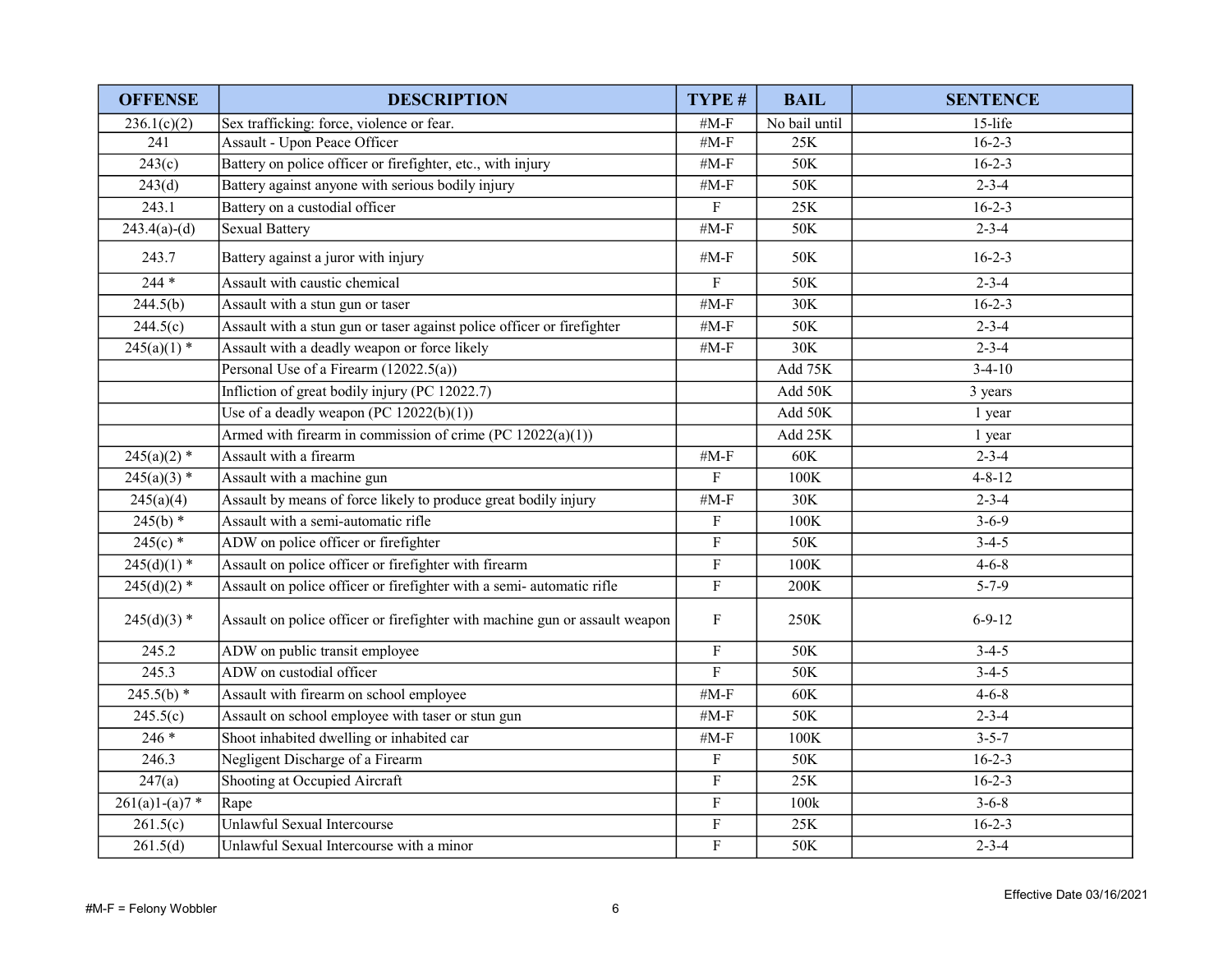| <b>OFFENSE</b>   | <b>DESCRIPTION</b>                                                         | TYPE #                    | <b>BAIL</b>                    | <b>SENTENCE</b> |
|------------------|----------------------------------------------------------------------------|---------------------------|--------------------------------|-----------------|
| $262 *$          | Spousal Rape                                                               | $\boldsymbol{\mathrm{F}}$ | 100K                           | $3 - 6 - 8$     |
| $264.1*$         | Rape in Concert w/Force & Violence                                         | $\mathbf F$               | 250K                           | $5 - 7 - 9$     |
| 266c             | Inducing consent to Sex by Force or Fear                                   | $\mathbf F$               | 50K                            | $2 - 3 - 4$     |
| 266h             | Pimping                                                                    | $\rm F$                   | 50K                            | $3-4-6$         |
| 266h(b)(2)       | Pimping where Victim is under the age of 16                                | $\mathbf F$               | 100k                           | $3 - 6 - 8$     |
| 266i             | Pandering                                                                  | $\mathbf F$               | 50K                            | $3-4-6$         |
| 266i(b)(2)       | Pandering where Victim is under the age of 16                              | $\boldsymbol{\mathrm{F}}$ | 100k                           | $3 - 6 - 8$     |
| 266 <sub>i</sub> | Procurement of child                                                       | $\mathbf F$               | 100K                           | $3 - 6 - 8$     |
| 267              | Abducting Minor for Prostitution                                           | $\mathbf F$               | 50K                            | $2 - 3 - 4$     |
| $269*$           | Aggravated sexual assault of child                                         | $\mathbf{F}$              | No bail until<br>set by court. | 15 to life      |
| 273a(a)          | Child abuse or endangerment                                                | # $M-F$                   | 100K                           | $2-4-6$         |
| 273(a)(b)        | Assault on Child under 8 resulting in death or coma/paralysis              | $\boldsymbol{\mathrm{F}}$ | No bail until                  | 25 to life      |
| 273d             | Corporal punishment of Child                                               | $\mathbf F$               | 50k                            | 2/3/2004        |
| $273.5*$         | Spousal Abuse<br>with prior conviction                                     | # $M-F$                   | 50K<br>100K                    | $2 - 3 - 4$     |
|                  | Infliction of GBI in domestic relationship (12022.7)                       | Add                       | 60K                            | $3-4-5$         |
|                  | Personal Use of a Firearm (12022.5(a))                                     | Add                       | 100k                           | $3-4-10$        |
|                  | Personal use of a deadly weapon $(12022(b)(1))$                            | Add                       | $25K$                          | 1 year          |
| 278              | Child Stealing                                                             | $\mathbf F$               | 40K                            | $2 - 3 - 4$     |
| 285              | Incest                                                                     | $\mathbf F$               | 25K                            | $16 - 2 - 3$    |
| 286(b)(1)        | Sodomy - If victim under 18                                                | $\mathbf F$               | 25K                            | $16 - 2 - 3$    |
| 286(b)(2)        | Sodomy - If victim under 16 and defendant over 21                          | $\rm F$                   | 50K                            | $16-2-3$        |
| $286(c)$ *       | Sodomy (force) under 14 and 10 years younger than defendant                | $\mathbf F$               | 100K                           | $3 - 6 - 8$     |
| 286(c)(2)(b)     | Sodomy of minor under with force and violence                              | $\overline{\mathrm{F}}$   | 250K                           | $9-11-13$       |
| $286(d)$ *       | Sodomy in concert with force, violence or fear                             | $\mathbf F$               | 100K                           | $5 - 7 - 9$     |
| $286(e)$ *       | Sodomy - If committed in S.P. or C.J.                                      | $\overline{F}$            | 50K                            | $16 - 2 - 3$    |
| $286(f)$ *       | Sodomy of unconscious victim                                               | $\rm F$                   | 100K                           | $3 - 6 - 8$     |
| $286(g)$ *       | Sodomy of mentally incapable victim                                        | $\mathbf F$               | 100K                           | $3 - 6 - 8$     |
| 286(i)           | Sodomy on intoxicated person                                               | $\mathbf F$               | 100K                           | $3 - 6 - 8$     |
| 286(i)           | Sodomy by fraudulent belief was spouse                                     | $\boldsymbol{\mathrm{F}}$ | 100K                           | $3 - 6 - 8$     |
| 286(k)           | Sodomy by threat of authority                                              | $\boldsymbol{\mathrm{F}}$ | 100K                           | $3 - 6 - 8$     |
| 287(b)(1)        | Oral cop - If victim under 18                                              | $M-F$                     | 25k                            | $16 - 2 - 3$    |
| 287(b)(2)        | Oral cop - If victim under 16 and defendant over 21                        | $\mathbf F$               | 50K                            | $16 - 2 - 3$    |
| 287(c)(1)        | Oral cop - If victim is under 14 and defendant is more than 10 years older | $\mathbf F$               | 100K                           | $3 - 6 - 8$     |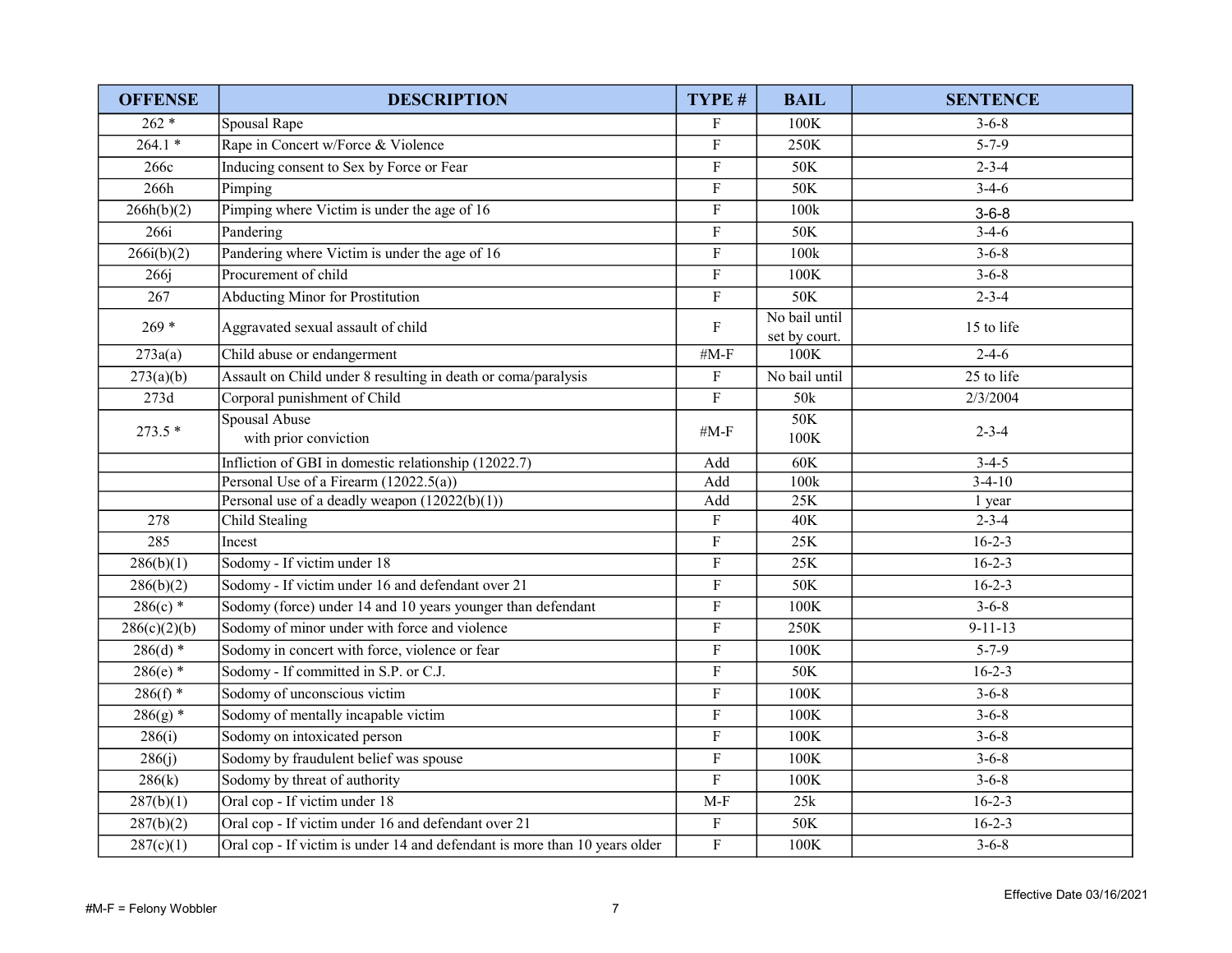| <b>OFFENSE</b>               | <b>DESCRIPTION</b>                                                                                   | TYPE #                    | <b>BAIL</b>           | <b>SENTENCE</b>            |
|------------------------------|------------------------------------------------------------------------------------------------------|---------------------------|-----------------------|----------------------------|
| 287O(2)(A)                   | Oral cop - with force, fear or duress                                                                | $\rm F$                   | 100K                  | $3 - 6 - 8$                |
| 287O(2)(B)                   | Oral cop - victim under 14 with force, fear and duress                                               | ${\bf F}$                 | 250K                  | $8-10-12$                  |
| 287©(2)©                     | Oral cop - minor 14 or older with force, fear and duress                                             | ${\bf F}$                 | 200K                  | $6 - 8 - 10$               |
| 287(d)(2)                    | Oral cop - acting in concert and victim is under 14 with force                                       | $\mathbf F$               | 250K                  | $10 - 12 - 14$             |
| 287(d)(3)                    | Oral cop - acting in concert and minor victim is 14 or older with force                              | $\mathbf F$               | 200K                  | $8 - 10 - 12$              |
| $287(g)-(k)$                 | Miscellaneous acts of oral copulation                                                                | $\mathbf F$               | 100k                  | $3 - 6 - 8$                |
| $288(a)$ *                   | Lewd act with child                                                                                  | $\rm F$                   | 100K                  | $3 - 6 - 8$                |
| 288(b)                       | Lewd act with child with force                                                                       | $\overline{F}$            | 200k                  | $5 - 8 - 10$               |
| 288(c)(1)                    | Lewd act with a child between the ages of 14-15.                                                     | # $M-F$                   | 30K                   | $1 - 2 - 3$                |
| 288.2                        | Harmful matter sent to a minor                                                                       | # $M-F$                   | 50 <sub>k</sub>       | $2 - 3 - 5$                |
| 288.3                        | Contact communication with minor certain lewd acts                                                   | $\mathbf F$               | 50K                   |                            |
| $288.5*$                     | Continued sexual abuse of child                                                                      | $\overline{F}$            | 250K                  | $6 - 12 - 16$              |
| 288.7(a)                     | Sexual Intercourse/Sodomy w/child under 10                                                           | $\rm F$                   | No bail until         | 25 to life                 |
|                              |                                                                                                      |                           | set by court.         |                            |
| 288.7(b)                     | Oral copulation Sexual Penetration w/child under 10                                                  | $\boldsymbol{\mathrm{F}}$ | No bail until         | 15 to life                 |
|                              | <b>Sexual Penetration</b>                                                                            | $\mathbf F$               | set by court.<br>100K | $3 - 6 - 8$                |
| $289(a)-(g) & (j)$<br>289(h) | Sexual Penetration with person under 18 years                                                        | $\rm F$                   | 25K                   | $16 - 2 - 3$               |
| 289(i)                       | Sexual Penetration with person under 16 years                                                        | $\mathbf F$               | 50K                   | $16 - 2 - 3$               |
| 289(i)                       | Sexual penetration with minor under 14 and defendant 10 years                                        | $\mathbf F$               | 100K                  | $3 - 6 - 8$                |
|                              |                                                                                                      |                           | 20K                   | $16 - 2 - 3$               |
| 290.018                      | Failure to register per 290-various forms                                                            | $M-F$                     |                       |                            |
| 311.2(b)<br>311.4(b)         | Sale of obscene material depicting minors<br>Involving minor under 17 in obscene film or performance | $\mathbf F$<br>$\rm F$    | 40K<br>40K            | $2 - 3 - 6$<br>$3 - 6 - 8$ |
| 311.10                       | Advertising obscene material depicting minors under 18                                               | # $M-F$                   | 20K                   | $2 - 3 - 4$                |
| 311.11(a)                    | Possession of matter depicting sexual conduct of child under 18                                      | $\mathbf F$               | 20K                   | $16 - 2 - 3$               |
|                              | Possession of matter depicting sexual conduct of child under 18 with a                               |                           |                       |                            |
| 311.11(b)                    | prior                                                                                                | $\mathbf F$               | 40K                   | $2 - 4 - 6$                |
| 314(1)                       | Indecent Exposure w/prior conviction of P.C. 288 or 314(1)                                           | $\mathbf F$               | 35K                   | $16 - 2 - 3$               |
| 337a                         | Bookmaking                                                                                           | $\mathbf F$               | 10K                   | $16 - 2 - 3$               |
| 347(a)                       | Willful contamination of food, etc.                                                                  | $\rm F$                   | 100K                  | $2 - 4 - 5$                |
| 368                          | <b>Elder Abuse</b>                                                                                   | $\mathbf F$               | 50K                   | $2 - 3 - 4$                |
| 405b                         | Lynching by means of riot                                                                            | $\mathbf F$               | 50K                   | $2 - 3 - 4$                |
| 417(c)                       | Threatening peace officer with firearm                                                               | $\rm F$                   | 50K                   | $16 - 2 - 3$               |
| 417.3                        | Drawing or exhibiting firearm to person in motor vehicle                                             | # $M-F$                   | 50K                   | $16-2-3$                   |
| 417.8                        | Exhibiting weapon at police officer                                                                  | ${\bf F}$                 | 50K                   | $2 - 3 - 4$                |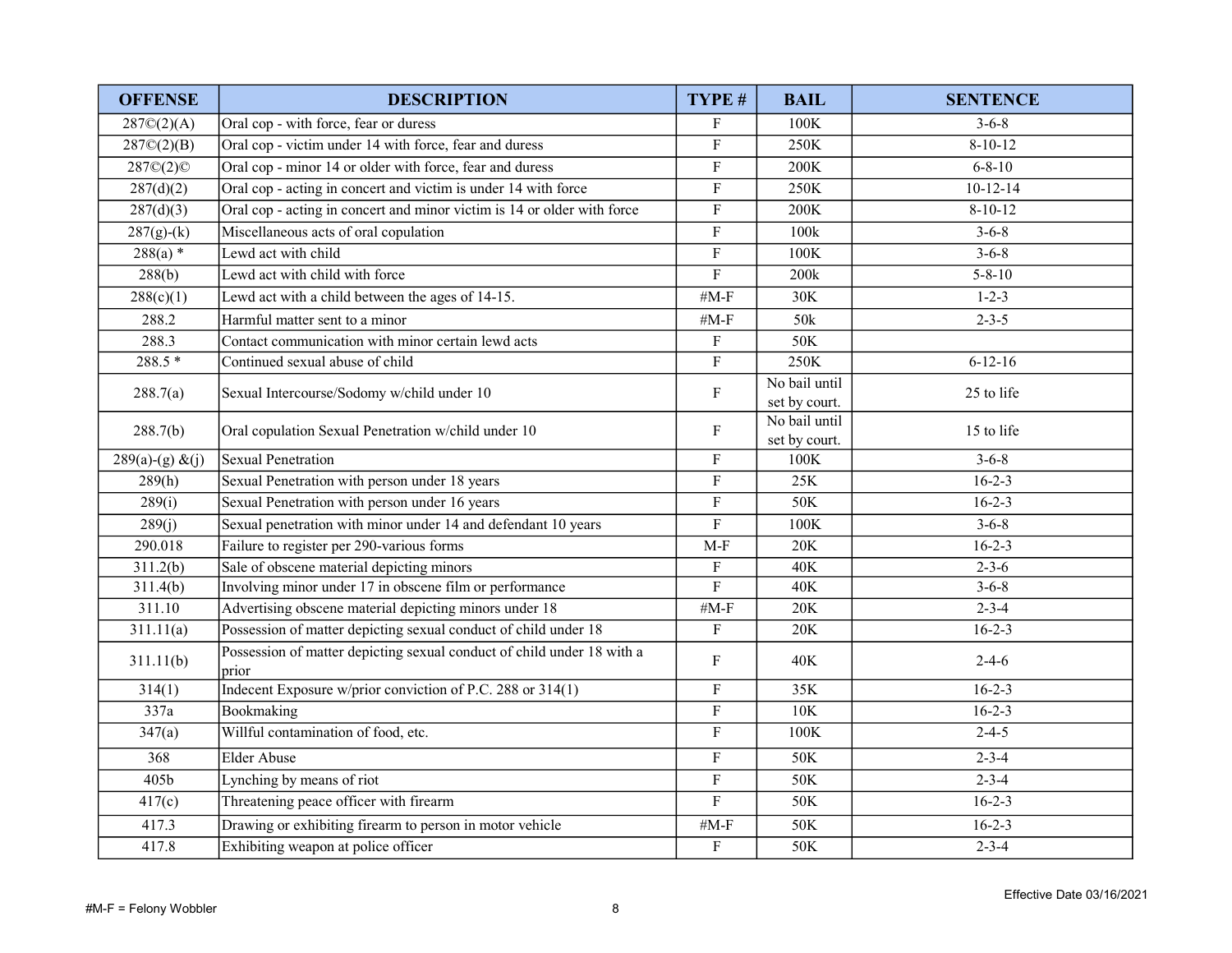| <b>OFFENSE</b> | <b>DESCRIPTION</b>                                                                                             | TYPE #                    | <b>BAIL</b> | <b>SENTENCE</b> |
|----------------|----------------------------------------------------------------------------------------------------------------|---------------------------|-------------|-----------------|
| $422 *$        | <b>Terrorist Threats</b>                                                                                       | # $M-F$                   | 50K         | $16 - 2 - 3$    |
| 422.7          | Interference with Civil Rights                                                                                 | $\mathbf F$               | 50K         | $16 - 2 - 3$    |
| 424            | Embezzlement or Falsification or Accounts by Public Officer                                                    | $\mathbf F$               | $25K$       | $2 - 3 - 4$     |
| $451(a)$ *     | Arson with GBI                                                                                                 | $\mathbf F$               | 250K        | $5 - 7 - 9$     |
| $451(b)$ *     | Arson of inhabited structure                                                                                   | F                         | 250K        | $3 - 5 - 8$     |
| $451(c)$ *     | Arson of structure or forest                                                                                   | $\mathbf{F}$              | 75K         | $2 - 4 - 6$     |
| $451(d)$ *     | Arson, other property                                                                                          | $\mathbf F$               | 50K         | $16 - 2 - 3$    |
| 452(a)         | Unlawful fire with GBI                                                                                         | # $M-F$                   | 75K         | $2 - 4 - 6$     |
| 452(b)         | Unlawful fire of inhabited structure                                                                           | # $M-F$                   | 50K         | $2 - 3 - 4$     |
| 452(c)         | Recklessly Causing Fire, Structure or Forest Land                                                              | $\mathbf{F}$              | 40K         | $16 - 2 - 3$    |
| 453            | Possession of fire bomb                                                                                        | # $M-F$                   | 50K         | $16 - 2 - 3$    |
| 454            | Burning within area of insurrection, disaster, etc.                                                            | F                         | 100k        | $3 - 5 - 7$     |
| $459*$         | Burglary - 1st degree                                                                                          | $\rm F$                   | 50K         | $2-4-6$         |
| 459            | Burglary - 2nd degree                                                                                          | # $M-F$                   | 20K         | $16 - 2 - 3$    |
| 463            | Looting                                                                                                        | $\mathbf F$               | 50K         | $16 - 2 - 3$    |
| 464            | Opening vault with explosives                                                                                  | $\boldsymbol{\mathrm{F}}$ | 100K        | $3 - 5 - 7$     |
| 470            | Forgery, Intent, Documents of Value, Counterfeiting Seal, Uttering<br><b>Falsification of Records</b>          | # $M-F$                   | 20K         | $16 - 2 - 3$    |
| 470a           | Forgery or Counterfeiting Driver's License or I.D. Card                                                        | # $M-F$                   | 20K         | $16 - 2 - 3$    |
| 470b           | Displaying or possessing forged Driver's License or I.D. Card w/Intent to                                      | $#M-F$                    | $20K$       | $16 - 2 - 3$    |
| 471            | Forgery, False Entries in Records Returns                                                                      | $#M-F$                    | 20K         | $16-2-3$        |
| 472            | Forgery or Counterfeiting of Seals, Possession and Concealment                                                 | # $M-F$                   | 20K         | $16 - 2 - 3$    |
| 475            | Forged Bills or Notes, Possession or Receipt                                                                   | $#M-F$                    | 20K         | $16 - 2 - 3$    |
| 476            | <b>Fictitious Checks</b>                                                                                       | # $M-F$                   | 20K         | $16 - 2 - 3$    |
| 476a           | Checks/Draft/Orders on Banks                                                                                   | # $M-F$                   | 10K         | $16 - 2 - 3$    |
| 478,479,480    | Counterfeiting of Coin                                                                                         | # $M-F$                   | 25K         | $2 - 3 - 4$     |
| 484 / 666      | Petty theft and defendant is 290 reg or has certain strike prior sex offenses.                                 | $M-F$                     | 15K         | $16 - 2 - 3$    |
| 484b           | Theft, Diversion of money received for services, labor, material, etc.; If<br>amount diverted exceeds \$1,000. | # $M-F$                   | 20K         | $16 - 2 - 3$    |
| 484c           | Embezzlement of funds for construction                                                                         | # $M-F$                   | $25K$       | $16 - 2 - 3$    |
| 484e(b)        | Credit cards, 4 or more acquired in violation of P.C. 484(c) in 12-month<br>period                             | # $M-F$                   | 20K         | $16 - 2 - 3$    |
| 484f(a)        | Credit card, make card purporting to be                                                                        | # $M-F$                   | 20K         | $16 - 2 - 3$    |
| 484f(b)        | Credit Card, sign false name                                                                                   | # $M-F$                   | 20K         | $16 - 2 - 3$    |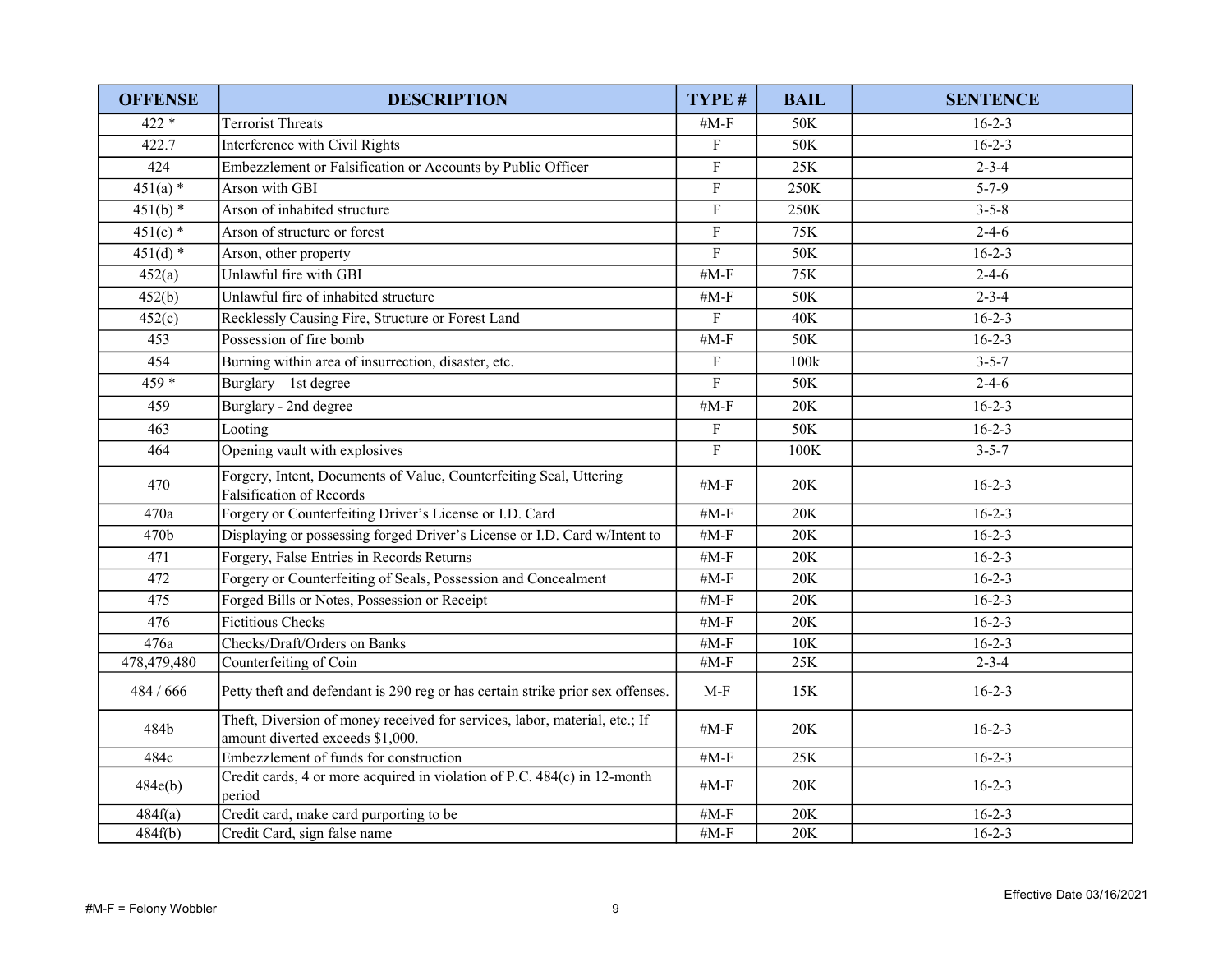| <b>OFFENSE</b>         | <b>DESCRIPTION</b>                                                                                                                                                                          | TYPE#                     | <b>BAIL</b>                    | <b>SENTENCE</b>       |
|------------------------|---------------------------------------------------------------------------------------------------------------------------------------------------------------------------------------------|---------------------------|--------------------------------|-----------------------|
| 484g                   | Credit Card obtained in violation of P.C. 484(e) or forged card, used for<br>obtaining anything of value - If value of goods, etc. received exceeds \$400<br>in consecutive 6-month periods | $#M-F$                    | 20K                            | $16 - 2 - 3$          |
| 484h                   | Credit card, fraudulent - merchant furnishing goods with knowledge of - If<br>payment received exceeds \$400 in consecutive 6-month periods                                                 | $#M-F$                    | 20K                            | $16 - 2 - 3$          |
| 484i(b)                | Credit card equipment, possession without consent of issuer                                                                                                                                 | # $M-F$                   | 20K                            | $16 - 2 - 3$          |
| 487                    | Grand Theft if value of property is more than \$950                                                                                                                                         | # $M-F$                   | 20K                            | $16 - 2 - 3$          |
| 496                    | Receiving stolen property if value more than \$950                                                                                                                                          | # $M-F$                   | 20K                            | $16 - 2 - 3$          |
| 502                    | Computer Fraud                                                                                                                                                                              | # $M-F$                   | 25K                            | $16 - 2 - 3$          |
| 503                    | Embezzlement                                                                                                                                                                                |                           | 30K                            | $16 - 2 - 3$          |
| 504                    | Embezzlement, misappropriation by public officers                                                                                                                                           | $\mathbf F$               | 50K                            | $16 - 2 - 3$          |
| 514                    | Embezzlement or defalcation of public funds                                                                                                                                                 | ${\bf F}$                 | 50K                            | $16 - 2 - 3$          |
| 520                    | Extortion                                                                                                                                                                                   | $\mathbf F$               | 25K                            | $2 - 3 - 4$           |
| 530.5                  | <b>Identity Theft</b>                                                                                                                                                                       | $\boldsymbol{\mathrm{F}}$ | 30K                            | $16 - 2 - 3$          |
| 530.5(c)(3)            | Identity theft of 10 or more individuals                                                                                                                                                    | $\overline{\mathrm{F}}$   | 30K                            | $16 - 2 - 3$          |
| 550                    | Filing Fraudulent Insurance Claim                                                                                                                                                           | $\rm F$                   | 25K                            | $2 - 3 - 5$           |
| 594(b)(1)              | Vandalism of \$50,000 or more                                                                                                                                                               | $#M-F$                    | 50K                            | $16 - 2 - 3$          |
| 594.3                  | Vandalism of place of worship                                                                                                                                                               | # $M-F$                   | 50K                            | $16 - 2 - 3$          |
| 626.9(a)               | Bring or possess loaded firearm on school zone                                                                                                                                              | $\rm F$                   | 75K                            | $2 - 3 - 4$           |
| $646.9(a)*(**)$        | Stalking                                                                                                                                                                                    | # $M-F$                   | 100K                           | $16 - 2 - 3$          |
| $646.9(b)*(**)$        | Stalking in violation of restraining order                                                                                                                                                  | $\boldsymbol{\mathrm{F}}$ | 150K                           | $2 - 3 - 4$           |
| $\sqrt{646.9(c)*(**)}$ | Stalking with prior felony conviction                                                                                                                                                       | $\overline{F}$            | 150K                           | $2 - 3 - 4$           |
| 647.6(c)               | Annoying/Molesting a child with a prior conviction                                                                                                                                          | # $M-F$                   | $20K$                          | $16 - 2 - 3$          |
| 653f(a)                | Solicitation to commit felony crime                                                                                                                                                         | $\mathbf{F}$              | 10K                            | Same as target felony |
| 653f(b)                | Solicitation to commit murder                                                                                                                                                               | $\rm F$                   | 250k                           | $3-6-9$               |
| 653f(c)                | Solicitation to commit sex crime                                                                                                                                                            | $\mathbf{F}$              | 100K                           | $2 - 3 - 4$           |
| 653j                   | Solicitation of minor to commit felony                                                                                                                                                      | $\overline{F}$            | 75K                            | $3 - 5 - 7$           |
| 666                    | (See 484)                                                                                                                                                                                   |                           |                                |                       |
| 667.71                 | Habitual Sexual Offender                                                                                                                                                                    | $\mathbf F$               | No bail until<br>set by court. | 25 to life            |
| 667.8(a)               | Kidnapping to commit sex offense                                                                                                                                                            | $\mathbf F$               | 100K                           | 9 years               |
| 667.8(b)               | Kidnapping to commit sex offense of minor under the age of 14 years                                                                                                                         | $\boldsymbol{\mathrm{F}}$ | 250K                           | 15 years              |
| 1170(h)(5)             | Mandatory Supervision violations                                                                                                                                                            | $\mathbf F$               | No bail until<br>set by court. |                       |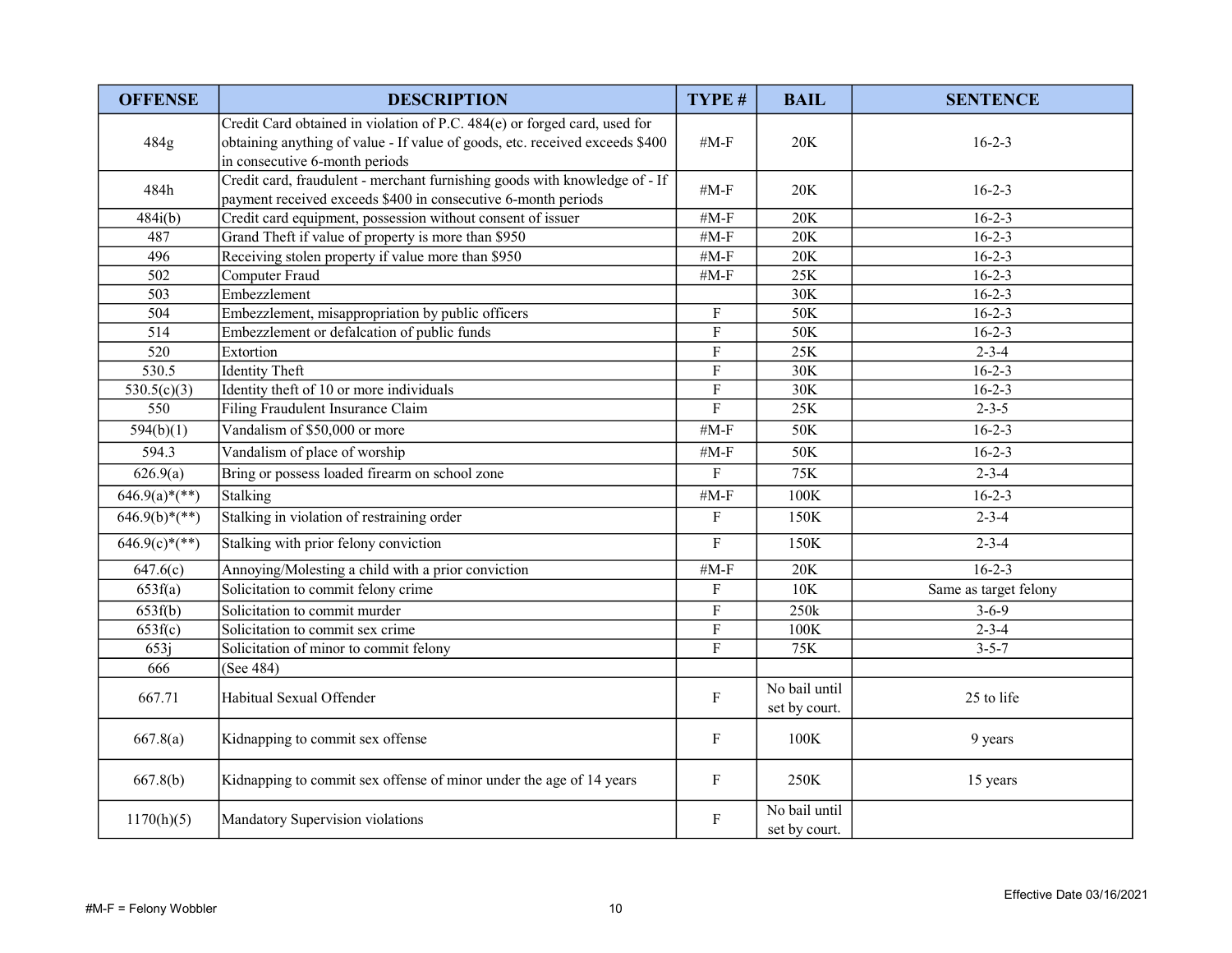| <b>OFFENSE</b> | <b>DESCRIPTION</b>                                                            | TYPE #                    | <b>BAIL</b>                   | <b>SENTENCE</b>        |
|----------------|-------------------------------------------------------------------------------|---------------------------|-------------------------------|------------------------|
| 1203.2         | Violation of Felony Probation                                                 | $\mathbf F$               | No bail until                 |                        |
|                |                                                                               |                           | set by court.                 |                        |
| 1554           | Extradition                                                                   | ${\bf F}$                 | No bail until                 |                        |
|                |                                                                               |                           | set by court<br>No Bail until |                        |
| 3056 / 3000.08 | Parole Violations                                                             | $\mathbf{F}$              | set by court                  |                        |
|                |                                                                               |                           | No Bail until                 |                        |
| 3455           | Post Release Community Supervision violations                                 | $\mathbf F$               | set by court                  |                        |
|                |                                                                               |                           | No bail until                 |                        |
| 4500 *         | ADW--lifer                                                                    | ${\bf F}$                 | set by court.                 | 9-life                 |
| 4501           | Assault with deadly weapon by prison inmate                                   | $\mathbf F$               | 50K                           | $2 - 3 - 4$            |
| 4501.5         | Battery on non-inmate by prison inmate                                        | $\mathbf F$               | 50K                           | $2 - 3 - 4$            |
| 4502           | Possession of deadly weapon by prison inmate                                  | ${\bf F}$                 | 50K                           | $2 - 3 - 4$            |
| 4532           | Escape by force or violence<br>[Convicted]                                    | ${\bf F}$                 | 100K                          | $2 - 4 - 6$            |
| 4573           | Bringing contraband into custodial facility                                   | ${\bf F}$                 | 25K                           | $2 - 3 - 4$            |
| 4573.6         | Possession of drugs in custody                                                | $\overline{F}$            | 25K                           | $2 - 3 - 4$            |
| 4574           | Smuggling weapon into jail or prison                                          | $\mathbf F$               | 100K                          | $2 - 3 - 4$            |
| 11413          | Terrorizing by arson                                                          | $\mathbf F$               | 250K                          | $3 - 5 - 7$            |
| 18710          | Possession of destructive device                                              | # $M-F$                   | 50K                           | $16 - 2 - 3$           |
| 18715(a)       | Possession in/near public places                                              | $\boldsymbol{\mathrm{F}}$ | 250K                          | $2 - 4 - 6$            |
| 18720          | Possess material with intent to make explosives                               | $\mathbf F$               | 150K                          | $2 - 3 - 4$            |
| 18725          | Carrying or placement in vehicle                                              | ${\bf F}$                 | 250K                          | $2 - 4 - 6$            |
| 18730          | Sale or transportation                                                        | $\mathbf F$               | 100k                          | $2 - 3 - 4$            |
| 18740          | Possession with intent to injure or destroy property                          | $\mathbf F$               | 250K                          | $3 - 5 - 7$            |
| 18745          | Exploding destructive device with intent to murder                            | $\mathbf F$               | 1,000,000                     | Life w/ poss of parole |
| 18750          | Willfully & maliciously explodes causing bodily injury                        | $\overline{F}$            | 500K                          | $5 - 7 - 9$            |
| 18755(a)       | Willfully & maliciously explodes causing death                                | $\mathbf F$               | No bail until<br>set by court | Life w/o parole        |
| 18755(b)       | Explosion of destructive device which causes mayhem or great bodily<br>injury | F                         | No bail until<br>set by court | Life w/o parole        |
| 21310          | Possession of dirk or dagger                                                  | $#M-F$                    | 20K                           | $16 - 2 - 3$           |
| 21810          | Possession of metal knuckles                                                  | $M-F$                     | 20K                           | $16 - 2 - 3$           |
| 22010          | Possession of Nunchaku                                                        | $M-F$                     | $20K$                         | $16-2-3$               |
| 22210          | Possession of certain weapons                                                 | $#M-F$                    | $20K$                         | $16 - 2 - 3$           |
| 22410          | Possession of Shuriken                                                        | # $M-F$                   | 20K                           | $16 - 2 - 3$           |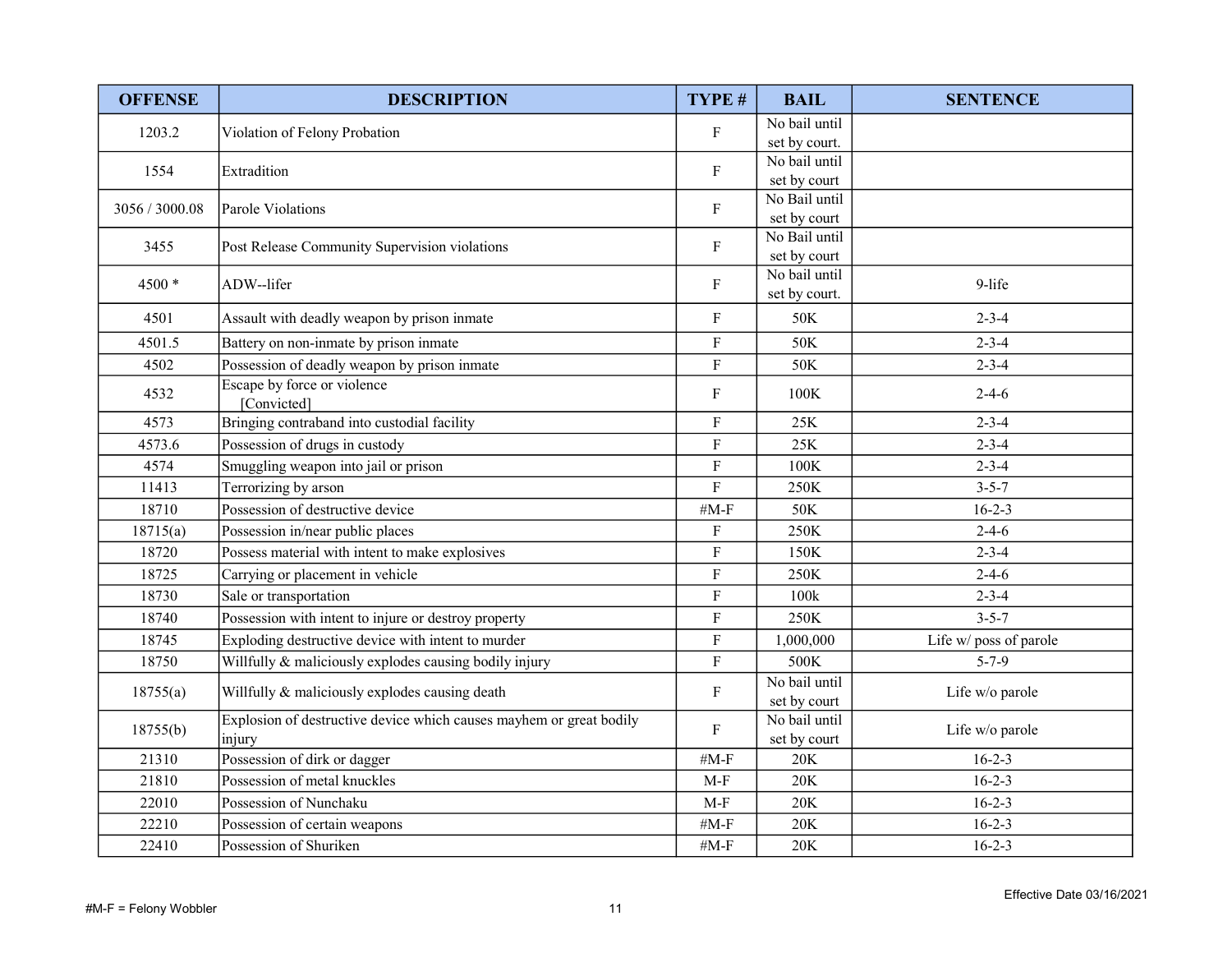| <b>OFFENSE</b>               | <b>DESCRIPTION</b>                                                    | TYPE #         | <b>BAIL</b>                    | <b>SENTENCE</b> |
|------------------------------|-----------------------------------------------------------------------|----------------|--------------------------------|-----------------|
| 22810(g)(1)                  | Use of teargas not in self-defense                                    | $\mathbf{F}$   | 50K                            | $16 - 2 - 3$    |
| 25400                        | Carrying a Concealed Weapon                                           | ${\bf F}$      | 40K                            | $16 - 2 - 3$    |
| 25800                        | Carrying Loaded Firearm with intent to commit Felony                  | $\overline{F}$ | 40K                            | $16 - 2 - 3$    |
| 25850                        | Carrying a Loaded Firearm                                             | $\mathbf F$    | 40K                            | $16 - 2 - 3$    |
| 26100(b)                     | Driver who knowingly allows discharge from vehicle                    | $M-F$          | 20K                            | $16 - 2 - 3$    |
| 26100(c)                     | Personal discharge of firearm from a motor vehicle at another person. | $\mathbf{F}$   | 100K                           | $3 - 5 - 7$     |
| 26100(d)                     | Personal discharge of firearm from a motor vehicle at another person. | $M-F$          | <b>40K</b>                     | $16 - 2 - 3$    |
| 29800(a)(1)                  | Possession firearm - ex-con/narcotic addict                           | $\rm F$        | 50K                            | $16 - 2 - 3$    |
| 29805                        | Possession of firearm after conviction of certain misdemeanors        | $M-F$          | 20K                            | $16 - 2 - 3$    |
| 29815                        | Possession of Firearm prohibited by current probation terms.          | F              | 25K                            | $16 - 2 - 3$    |
| 29820                        | Possession of Firearm prohibited by juvenile finding.                 | $\mathbf F$    | 25K                            | $16 - 2 - 3$    |
| 29825                        | Possession of firearm prohibited by current restraining order.        | $\mathbf F$    | 25K                            | $16 - 2 - 3$    |
| 29900                        | Possession of Firearm by Violent felony                               | $\mathbf F$    | 40K                            | $16 - 2 - 3$    |
| 30305                        | Possession of ammunition                                              | $\mathbf F$    | 30K                            | $16 - 2 - 3$    |
| 30600                        | Manufacture/transport/sale of assault weapon                          | $\mathbf F$    | 250k                           | $4 - 6 - 8$     |
| 30605                        | Possession of assault weapon                                          | $\mathbf F$    | 50K                            | $16 - 2 - 3$    |
| 31360(a)                     | Felon with body armor                                                 | $\overline{F}$ | 100K                           | $16 - 2 - 3$    |
| 32625(a)                     | Possession of Machine Gun                                             | $\rm F$        | 100K                           | $16 - 2 - 3$    |
| 32625(b)                     | Manufacture/Conversion to Machine Gun                                 | $\rm F$        | 250k                           | $4 - 6 - 8$     |
| 32900                        | Multiburst trigger Activator - converts pistol into a machine gun.    | $\rm F$        | 40K                            | $16 - 2 - 3$    |
| 33215                        | Possession of certain firearms short barreled rifle/shogun            | F              | $20K$                          | $16 - 2 - 3$    |
|                              | PENAL CODE GANG ENHANCEMENTS                                          |                |                                |                 |
| 186.22(b)(1)(A)              | Felony conviction associated with criminal conduct by gang member     |                | 30K                            | Add 2-3-4       |
| 186.22(b)(1)(B)              | Serious felony, per subdivision (c) of Section 1192.7                 |                | 50k                            | 5 years         |
| $\overline{186.22(b)(1)(C)}$ | Violent felony, per subdivision (c) of Section 667.5                  |                | 100k                           | 10 years        |
|                              | PENAL CODE ENHANCEMENTS                                               |                |                                |                 |
| 368(b)(2)                    | Elder/dependent abuse w/GBI                                           |                | 50K                            | 3 or 5 years    |
| 368(b)(3)                    | Elder/dependent abuse w/death                                         |                | 70K                            | 5 or 7 years    |
| 422.75                       | Committing felony hate crime (a) or (b)                               |                | 20K                            | $1 - 2 - 3$     |
| 422.75(c)                    | Acting in concert to commit hate crime                                |                | 50K                            | $2 - 3 - 4$     |
| 667.61(d)                    | Committing specified sex offense under designated circ.               |                | No bail until<br>set by court. | 25 to life      |
| 667.61(e)                    | Committing specified sex offense under designated circ.               |                | No bail until<br>set by court. | 15 to life      |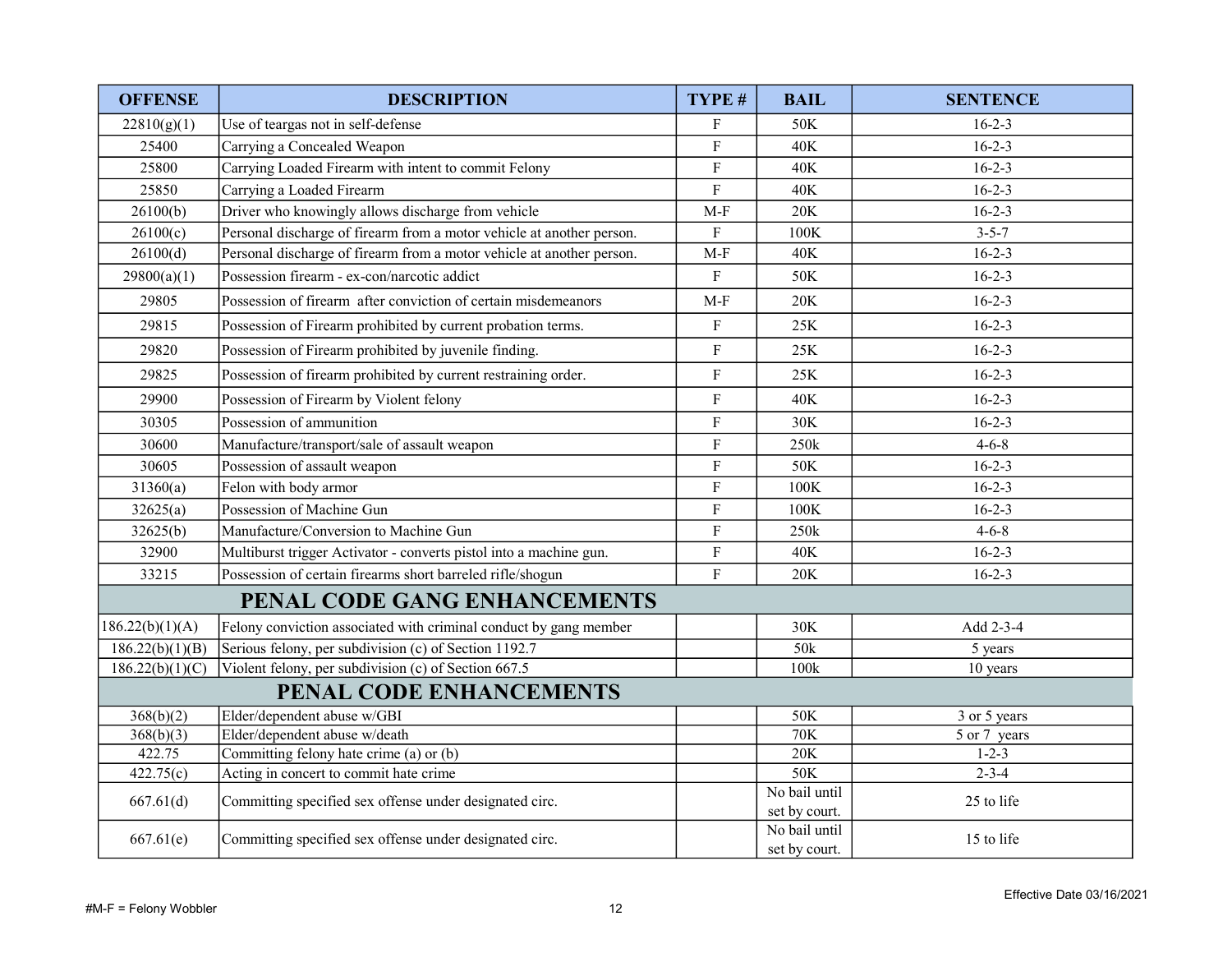| <b>OFFENSE</b>    | <b>DESCRIPTION</b>                                                          | TYPE # | <b>BAIL</b>                    | <b>SENTENCE</b>  |
|-------------------|-----------------------------------------------------------------------------|--------|--------------------------------|------------------|
| 1203(k)           | Committing serious or violent felony while on felony probation              |        | 100k                           | No Probation     |
| 1203.066          | Persons convicted of lewd acts with children                                |        | 100k                           | No probation     |
| 1203.06           | Personally using firearm in specified offenses                              |        | 100K                           | No probation     |
| 1203.075          | Personally inflicting GBI in specified offenses.                            |        | 100k                           | No Probation     |
| 1203.07           | Weight Clause (drug offenses)                                               |        | 50K                            | No probation     |
| 1203.08           | Denial of Probation - certain prior felony convictions.                     |        | 100k                           | No probation     |
| 1203.085          | On parole - serious or violent felony                                       |        | 50K                            | No probation     |
| 12022(a)(1)       | Armed with firearm                                                          |        | 25K                            | No probation     |
| 12022(a)(2)       | Armed with assault weapon or machine gun                                    |        | 100K                           | No probation     |
| 12022(b)(1)       | Personal use of deadly weapon                                               |        | 25K                            | No probation     |
| 12022(b)(2)       | Personal use of deadly weapon in carjacking                                 |        | 50K                            | $1 - 2 - 3$      |
| 12022(c)          | Personally armed w/ firearm in drug offense                                 |        | 50K                            | $3-4-5$          |
| 12022(d)          | Aiding/abetting principal armed in drug offense                             |        | $20K$                          | $1 - 2 - 3$      |
| 12022.1           | Committing felony while on bail/OR                                          |        | 50K                            | 2 years          |
| 12022.2(a)        | Armed w/firearm & possessing metal-piercing ammo                            |        | 100K                           | $3-4-10$         |
| 12022.2(b)        | Wearing bulletproof vest during violent felony                              |        | 50k                            | $1 - 2 - 5$      |
| 12022.3(a)        | Using firearm/deadly weapon in sex offense                                  |        | 100K                           | $3-4-10$         |
| 12022.3(b)        | Armed with firearm/deadly weapon in sex offense                             |        | $100\mathrm{K}$                | $3-4-10$         |
| 12022.4           | Supplying firearm for commission of felony                                  |        | 50K                            | $1 - 2 - 5$      |
| 12022.5(a)        | Personally using firearm                                                    |        | 100K                           | $3-4-10$         |
| 12022.7(a)        | Personally inflicting GBI                                                   |        | 50K                            | 3 years          |
| 12022.8           | Inflicting GBI in sex offense                                               |        | 50K                            | 5 years          |
| 12022.53(b)       | Personally using firearm in designated felony                               |        | 100K                           | 10 years         |
| 12022.53(c)       | Discharging firearm during designated felony                                |        | 200K                           | 20 years         |
| 12022.53(d)       | Discharging firearm w/GBI or death during designated felony                 |        | No bail until<br>set by court. | 25-life          |
| 12022.55          | Discharging firearm from vehicle causing GBI or death                       |        | $100K$                         | $5 - 6 - 10$     |
| 12022.85          | Committing sex offense while knowingly carrying AIDS virus                  |        | 100K                           | 3 years          |
|                   | PRIOR CONVICTIONS                                                           |        |                                |                  |
|                   | Any prior felony conviction where no other statute is specified.            |        | $5K$                           |                  |
|                   | Where a prior contains a special allegation:                                |        |                                |                  |
| 667(a)            | Habitual criminals: conviction of serious felony with serious felony prior. |        | 50K                            | 5 years          |
| 667.5             | Enhancement Prior Prison Term: violent felony with violent felony Prior.    |        | 25K                            | 3 years          |
|                   | The following priors are governed by the "Three Strike" law.                |        |                                |                  |
| 667(e)            | Prior violent felony [667.5(c)] or serious felony [1192.7(c)]:              |        |                                |                  |
| 667(e)<br>1170.12 | New charge is serious or violent felony and 1 prior strike is alleged       |        | 100K                           | Double base term |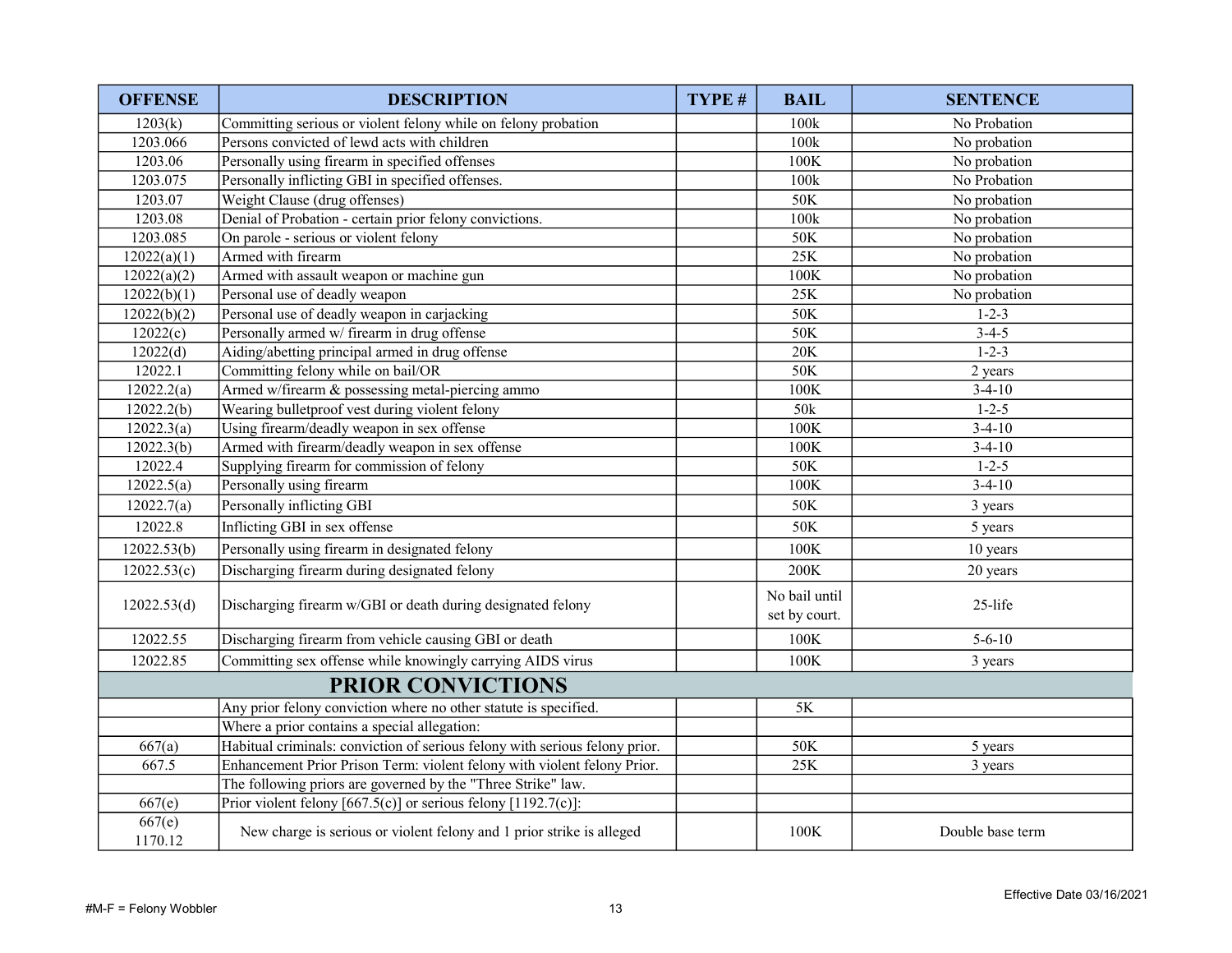| <b>OFFENSE</b> | <b>DESCRIPTION</b>                                                      | TYPE #                    | <b>BAIL</b> | <b>SENTENCE</b> |
|----------------|-------------------------------------------------------------------------|---------------------------|-------------|-----------------|
|                | New charge is serious or violent and 2 or more strikes are alleged      |                           | 500K        | 25 to life      |
| 667(e)         | Prior violent felony [667.5(c)] or serious felony [1192.7(c)]           |                           |             |                 |
| 1170.12        | Where new charge is not serious or violent felony:                      |                           |             |                 |
|                | One strike                                                              |                           | 100k        |                 |
|                | For each additional strike prior                                        |                           | 25K         |                 |
| 667.5(b)       | Prior prison term - Only applies to sexually violent prior prison term. |                           | <b>10K</b>  | 1 year          |
| 11370.2 HS     | Certain drug sale offenses with certain prior convictions for sale      |                           | 20K         | 3 years         |
|                | <b>HEALTH AND SAFETY CODE</b>                                           |                           |             |                 |
| 11152, 11153   | Controlled substances, writing, dispensing prescription                 | $#M-F$                    | 20K         | $16 - 2 - 3$    |
| 11154, 11155   | Controlled substances, prescribing, administering, furnishing           | $\mathbf M$               | 20K         |                 |
| 11162.5(A)     | Counterfeiting prescription blank                                       | $#M-F$                    | 20K         | $16 - 2 - 3$    |
| 11351          | Possession for sale controlled substances - Base Amount                 | ${\bf F}$                 | 20K         | $2 - 3 - 4$     |
|                | 28.5 grams to 250 grams                                                 | Add                       | 30K         |                 |
|                | $250+$ grams to 1 kilogram                                              | Add                       | 100K        |                 |
|                | if over 1 kilogram                                                      | Add                       | 250K        | 3 years         |
|                | if over 4 kilograms                                                     | Add                       | 500K        | 5 years         |
|                | if over 10 kilograms                                                    | Add                       | 1,000,000   | 10 years        |
|                | if over 20 kilograms                                                    | Add                       | 2,000,000   | 15 years        |
|                | if over 40 kilograms                                                    | Add                       | 5,000,000   | 20 years        |
|                | prior narcotics trafficking conviction (11370.2)                        | Add                       | 20K         | 3 years         |
| 11351.5        | Possession or purchase for sale of cocaine base                         | $\boldsymbol{\mathrm{F}}$ | 20K         | $3-4-5$         |
|                | 28.5 grams to 250 grams                                                 | Add                       | 30K         |                 |
|                | 250+ grams to 1 kilogram                                                | Add                       | 100K        |                 |
|                | if over 1 kilogram                                                      | Add                       | 250K        | 3 years         |
|                | if over 4 kilograms                                                     | Add                       | 500K        | 5 years         |
|                | if over 10 kilograms                                                    | Add                       | 1,000,000   | 10 years        |
|                | if over 20 kilograms                                                    | Add                       | 2,000,000   | 15 years        |
|                | if over 40 kilograms                                                    | Add                       | 5,000,000   | 20 years        |
|                | prior narcotics trafficking conviction (11370.2)                        | Add                       | 20K         | 3 years         |
| 11352(a)       | Transportation, sale, of controlled substances - Base amount            | ${\bf F}$                 | 20K         |                 |
|                | 28.5 grams to 250 grams                                                 | Add                       | 30K         | $3-4-5$         |
|                | 250+ grams to 1 kilogram                                                | Add                       | 100K        |                 |
|                | if over 1 kilogram                                                      | Add                       | 250K        | 3 years         |
|                | if over 4 kilograms                                                     | Add                       | 500K        | 5 years         |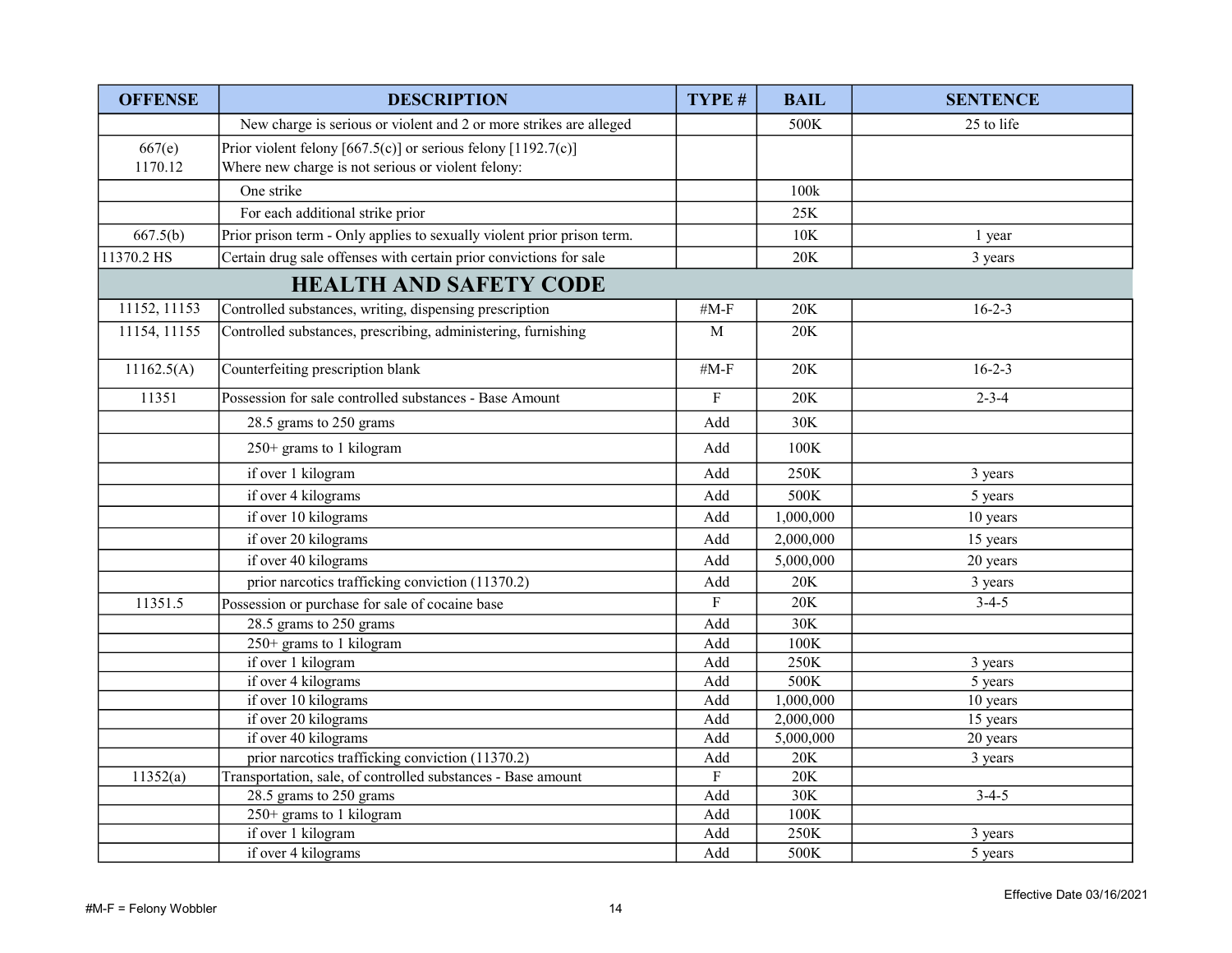| <b>OFFENSE</b> | <b>DESCRIPTION</b>                                                                                                                                | TYPE #                        | <b>BAIL</b>     | <b>SENTENCE</b> |
|----------------|---------------------------------------------------------------------------------------------------------------------------------------------------|-------------------------------|-----------------|-----------------|
|                | if over 10 kilograms                                                                                                                              | Add                           | 1,000,000       | 10 years        |
|                | if over 20 kilograms                                                                                                                              | Add                           | 2,000,000       | 15 years        |
|                | if over 40 kilograms                                                                                                                              | Add                           | 5,000,000       | 20 years        |
|                | prior narcotics trafficking convictions                                                                                                           | Add                           | 20K             | 3 years         |
| 11353          | Soliciting, using, etc., a minor for drug traffic                                                                                                 | ${\bf F}$                     | 100K            | $3 - 6 - 9$     |
| 11353.5        | Adult preparing to sell to minor drugs or narcotics                                                                                               | $\overline{F}$                | 100K            | $5 - 7 - 9$     |
| 11353.6        | Selling drugs to minor on/near school grounds                                                                                                     |                               | 75K             | $3-4-5$         |
| 11355          | Sale or furnishing substance falsely represented as controlled substance,<br>with respect to certain specific or classified controlled substances | # $M-F$                       | 20K             | $16 - 2 - 3$    |
| 11358          | Marijuana cultivate, process                                                                                                                      | ${\bf F}$                     | 10K             | $16 - 2 - 3$    |
|                | 1 lb. to 25 lbs.                                                                                                                                  | Add                           | 30K             | $16 - 2 - 3$    |
|                | if over 25 lbs.                                                                                                                                   | $\operatorname{\mathsf{Add}}$ | 100K            |                 |
| 11359          | Marijuana, possession for sale                                                                                                                    | ${\bf F}$                     | 10K             | $16 - 2 - 3$    |
|                | if over 1 lb.                                                                                                                                     | Add                           | 30K             |                 |
|                | if over 10 lbs.                                                                                                                                   | Add                           | 50K             |                 |
|                | if over $25$ lbs.                                                                                                                                 | Add                           | 100K            |                 |
| 11360          | Marijuana: transportation, sale, furnishing                                                                                                       | $\mathbf{F}$                  | 20K             | $2 - 3 - 4$     |
|                | if over 1 lb.                                                                                                                                     | Add                           | 30K             |                 |
|                | if over 10 lbs.                                                                                                                                   | Add                           | 50K             |                 |
|                | if over 25 lbs.                                                                                                                                   | Add                           | 100K            |                 |
| 11361          | Marijuana: person 18 years or over using minor under 14 in sale,<br>transportation, giving to minor                                               | $\overline{\mathrm{F}}$       | 100K            | $3 - 5 - 7$     |
| 11363          | Peyote: cultivating, processing.                                                                                                                  | ${\bf F}$                     | 30k             | $16 - 2 - 3$    |
| 11366          | Maintain place for selling, giving, using of certain specific or classified<br>controlled substance                                               | # $M-F$                       | 30K             |                 |
| 11366.5(a)     | Rent, lease, etc., room for manufacture, storage or distribution of controlled<br>substance                                                       | #M-F                          | 30K             | $16 - 2 - 3$    |
| 11366.5(b)     | Allowing location to be fortified for sale                                                                                                        | $\mathbf F$                   | 30K             | $2 - 3 - 4$     |
| 11366.6        | Using fortified location for sale/suppress law enforcement                                                                                        | ${\bf F}$                     | 75K             | $3-4-5$         |
| 11368          | Narcotic drug: forging, altering prescription                                                                                                     | # $M-F$                       | 20K             | $16 - 2 - 3$    |
| 11370.1        | Possession of specified controlled substances while armed with a loaded<br>firearm.                                                               | $\mathbf F$                   | 50K             | $2 - 3 - 4$     |
| 11370.2        | Prior narcotics trafficking conviction                                                                                                            |                               | 20k             | 3 years         |
| 11370.4        | Drug offenses large quantities                                                                                                                    |                               | 25k-2 million   | $3-20$ years    |
| 11375          | Sale of certain controlled substances                                                                                                             | $\mathbf F$                   | 25k             | $16 - 2 - 3$    |
| 11378          | Possession for sale: Meth                                                                                                                         | ${\bf F}$                     | 20K             | $16-2-3$        |
|                | Up to 1 kilogram                                                                                                                                  | Add                           | $100\mathrm{K}$ |                 |
|                | if over 1 kilogram                                                                                                                                | Add                           | 250K            | 3 years         |
|                | if over 4 kilograms                                                                                                                               | Add                           | 500K            | 5 years         |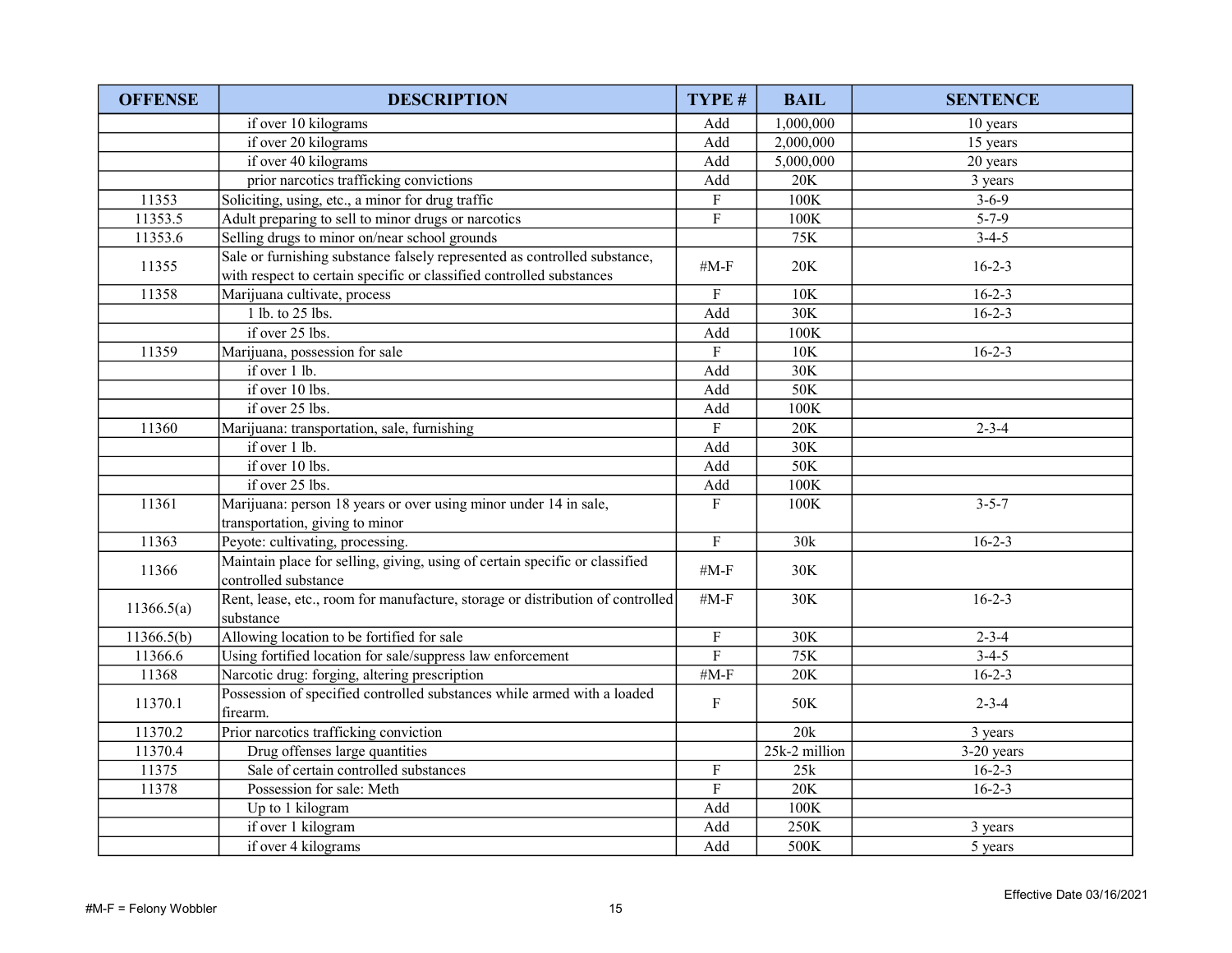| <b>OFFENSE</b> | <b>DESCRIPTION</b>                                             | TYPE #                    | <b>BAIL</b>    | <b>SENTENCE</b> |
|----------------|----------------------------------------------------------------|---------------------------|----------------|-----------------|
|                | if over 10 kilograms                                           | Add                       | 1,000,000      | 10 years        |
|                | if over 20 kilograms                                           | Add                       | 2,000,000      | 15 years        |
|                | if over 40 kilograms                                           | Add                       | 5,000,000      | 20 years        |
| 11378.5        | Possession for sale: PCP                                       | $\boldsymbol{\mathrm{F}}$ | 50k            | $3-4-5$         |
|                | Up to 1 kilogram                                               | Add                       | 100K           |                 |
|                | if over 1 kilogram                                             | Add                       | 250K           | 3 years         |
|                | if over 4 kilograms                                            | Add                       | 500K           | 5 years         |
|                | if over 10 kilograms                                           | Add                       | 1,000,000      | 10 years        |
|                | if over 20 kilograms                                           | Add                       | 2,000,000      | 15 years        |
|                | if over 40 kilograms                                           | Add                       | 5,000,000      | 20 years        |
| 11379          | Sale of controlled substances                                  | $\mathbf F$               | 30k            | $2 - 3 - 4$     |
|                | Up to 1 kilogram                                               | Add                       | 100K           |                 |
|                | if over 1 kilogram                                             | Add                       | 250K           | 3 years         |
|                | if over 4 kilograms                                            | Add                       | 500K           | 5 years         |
|                | if over 10 kilograms                                           | Add                       | 1,000,000      | 10 years        |
|                | if over 20 kilograms                                           | Add                       | 2,000,000      | 15 years        |
|                | if over 40 kilograms                                           | Add                       | 5,000,000      | 20 years        |
| 11379.6        | Manufacture of controlled substances                           | ${\bf F}$                 | $75\mathrm{k}$ | $3 - 5 - 7$     |
| 11379.6 $(c)$  | Offer to manufacture a controlled substance                    | ${\bf F}$                 | 75k            | $3-4-5$         |
| 11379.7        | When child under 16 present                                    | ${\bf F}$                 | 100k           | 2 years         |
|                | When child under 16 suffers GBI                                | $\overline{F}$            | 150K           | 5 years         |
| 11379.8        | Violation of 11379.6: enhancements for large quantities.       |                           |                |                 |
|                | if over 3 gallons of liquid or 1 pound of solid substances     |                           | 250k           | 3 years         |
|                | if over 10 gallons of liquid or 3 pounds of solid substance    |                           | 500K           | 5 years         |
|                | if over 25 gallons of liquid or 10 pounds of solid substance   |                           | 1,000,000      | 10 years        |
|                | if over 105 gallons of liquid or 44 pounds of solid substance  |                           | 2,000,000      | 15 years        |
|                | <b>INSURANCE CODE</b>                                          |                           |                |                 |
| 1871.4         | Misrepresentation in worker's comp. claim                      | ${\bf F}$                 | 50K            | $2 - 4 - 6$     |
| 11760          | Premium Fraud; misrepresentation. to insurance company         | ${\bf F}$                 | 15K            | $16 - 2 - 3$    |
| 11880          | Premium Fraud; misrepresentation. to State Comp. Fund          | $\overline{\mathrm{F}}$   | 40K            | $2 - 3 - 5$     |
|                | <b>VEHICLE CODE</b>                                            |                           |                |                 |
| 2800.2         | Fleeing police officer, willful or wanton disregard for safety | # $M-F$                   | 75K            | $2 - 3 - 5$     |
| 2800.3         | Willful flight causing death or serious bodily injury          | ${\bf F}$                 | 150K           | $2 - 3 - 5$     |
| 2800.4         | Evading in Opposite Direction                                  | ${\bf F}$                 | \$75,000       | $2 - 3 - 5$     |
| 10801          | Operating a chop shop                                          | ${\bf F}$                 | 50K            | $16-2-3$        |
| 10851          | Driving car without consent                                    | ${\bf F}$                 | 25K            | $16 - 2 - 3$    |
| 10851/666.5    | Unlawful driving or taking a vehicle with a prior              | ${\bf F}$                 | 30K            | $16 - 2 - 3$    |
| 20001(b)(1)    | Hit and run without serious injury                             | $#M-F$                    | 20K            | $2 - 3 - 4$     |